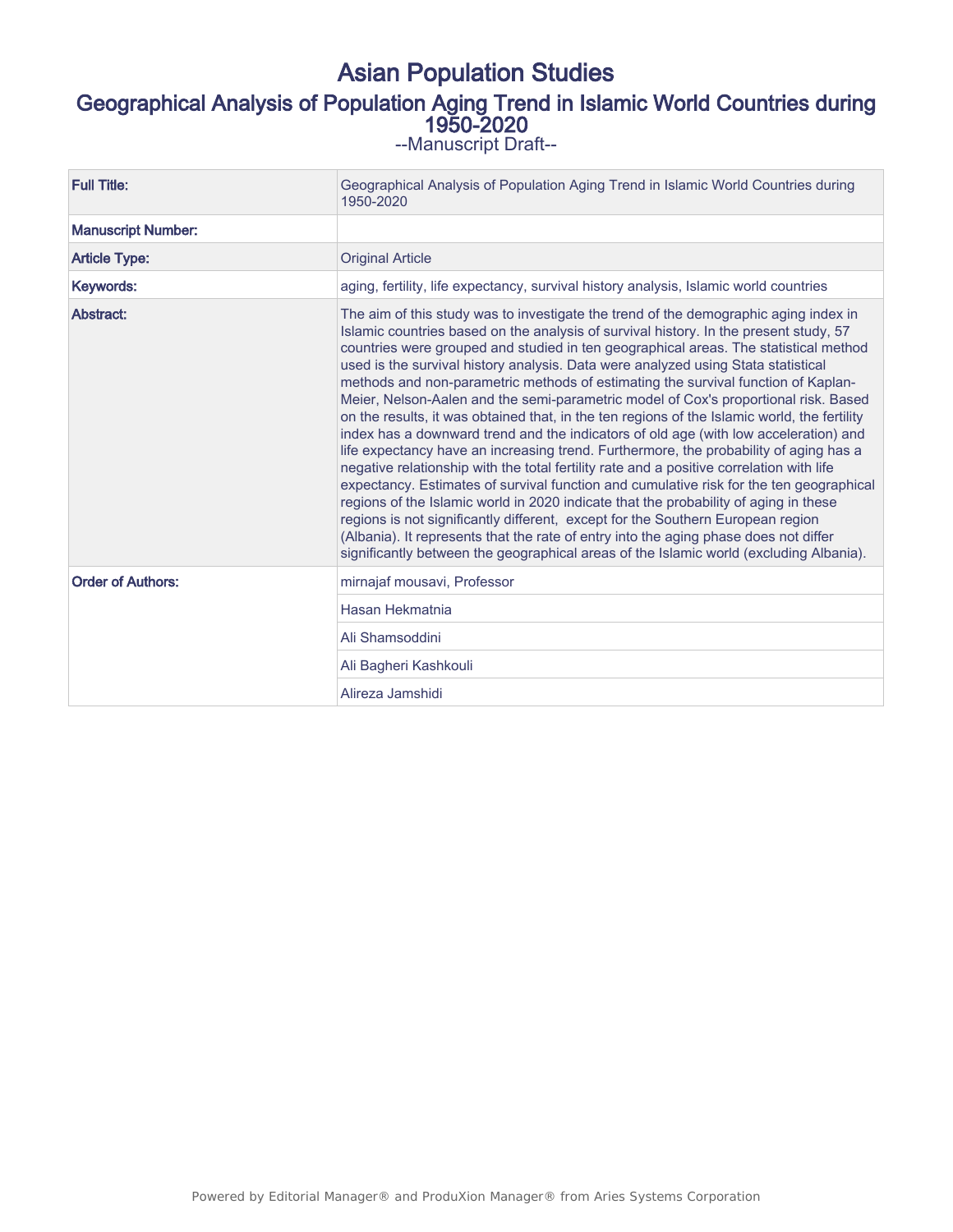# **Geographical Analysis of Population Aging Trend in Islamic World Countries during 1950-2020**

Hasan Hekmatnia, Mir Najaf Mousavi\*, Ali Shamsoddini, Ali Bagheri

Kashkouli, Alireza Jamshidi

*Department of Geography, Payam Noor University, Yazd, Iran Department of Geography, Urmia University, Urmia, Iran Department of Geography, Islamic Azad University, Marvdasht, Iran Department of Urban Planning, Ministry of Roads & Urban Development, Yazd, Iran Department of Geography, Urmia University, Urmia, Iran*

\* Professor of Geography and Urban Planning, Urmia University E-mail: [M.Mousavi@urmia.ac.ir](mailto:M.Mousavi@urmia.ac.ir) Tell: +989144211702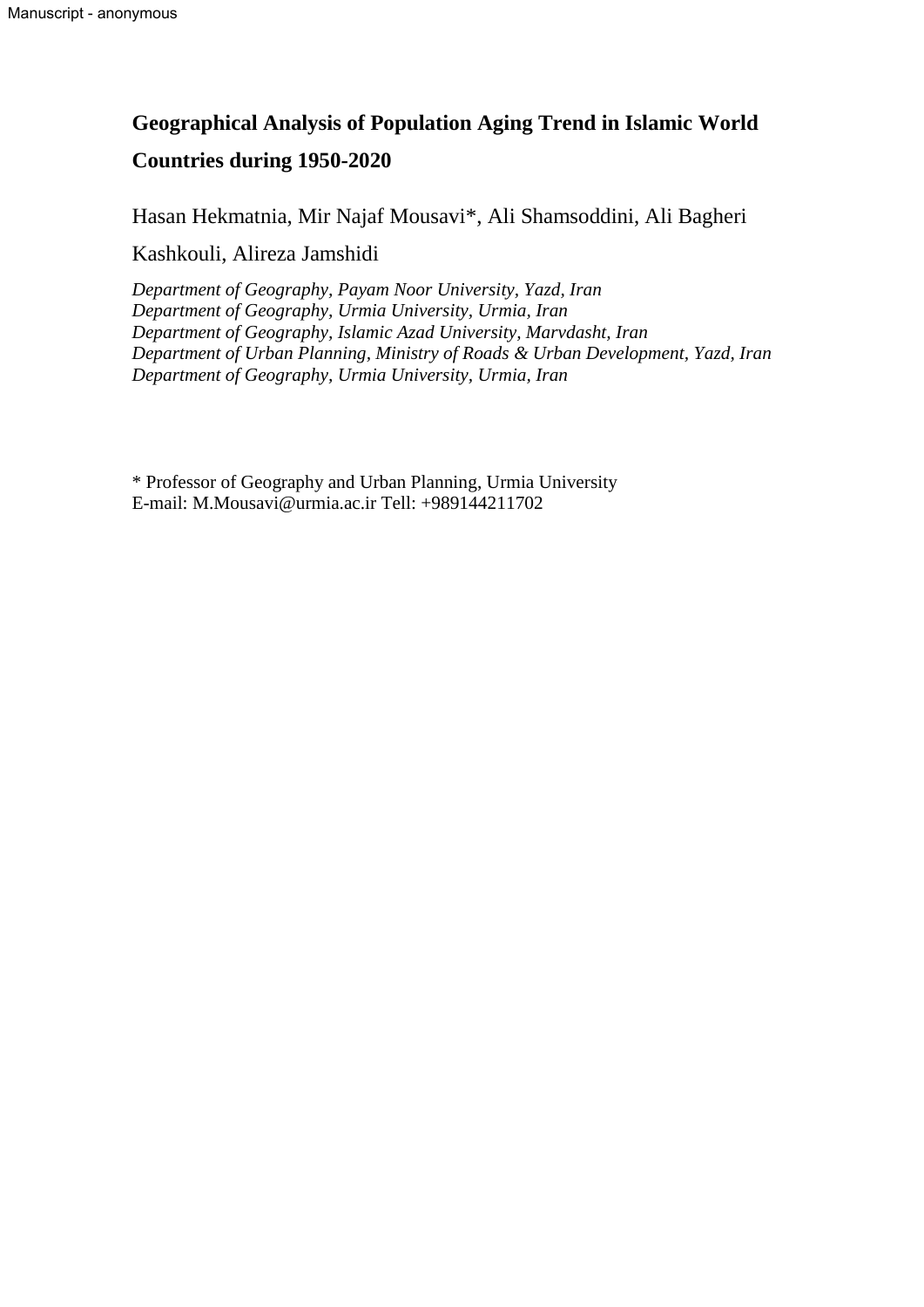# **Geographical Analysis of Population Aging Trend in Islamic World Countries during 1950-2020**

In the contemporary world, the population aging and the factors affecting it are among the topics of interest to policymakers and planners in any country, and knowledge of this situation will help to regulate and even advance the substantial programs. The aim of this study was to investigate the trend of the demographic aging index in Islamic countries based on the analysis of survival history. The research method was descriptive-analytical, which was a type of applied research, and methods of collecting documentary information.

The United Nations Population Database (1950 to 2020) was used to collect data. In the present study, 57 countries were grouped and studied in ten geographical areas. The statistical method used is the survival history analysis. Data were analyzed using Stata statistical methods and non-parametric methods of estimating the survival function of Kaplan-Meier, Nelson-Aalen and the semiparametric model of Cox's proportional risk. Based on the results, it was obtained that, in the ten regions of the Islamic world, the fertility index has a downward trend and the indicators of old age (with low acceleration) and life expectancy have an increasing trend.

Furthermore, the probability of aging has a negative relationship with the total fertility rate and a positive correlation with life expectancy. Estimates of survival function and cumulative risk for the ten geographical regions of the Islamic world in 2020 indicate that the probability of aging in these regions is not significantly different, except for the Southern European region (Albania). It represents that the rate of entry into the aging phase does not differ significantly between the geographical areas of the Islamic world (excluding Albania).

Keywords: aging, fertility, life expectancy, survival history analysis, Islamic world countries.

## **Introduction**

Population aging from the middle of the twentieth century onwards, first in developed countries and then in recent years, is happening in other countries (Darabi & Torabi, 2017: 33), and over the centuries the world is constantly aging (Lutz et al, 2008). In Biological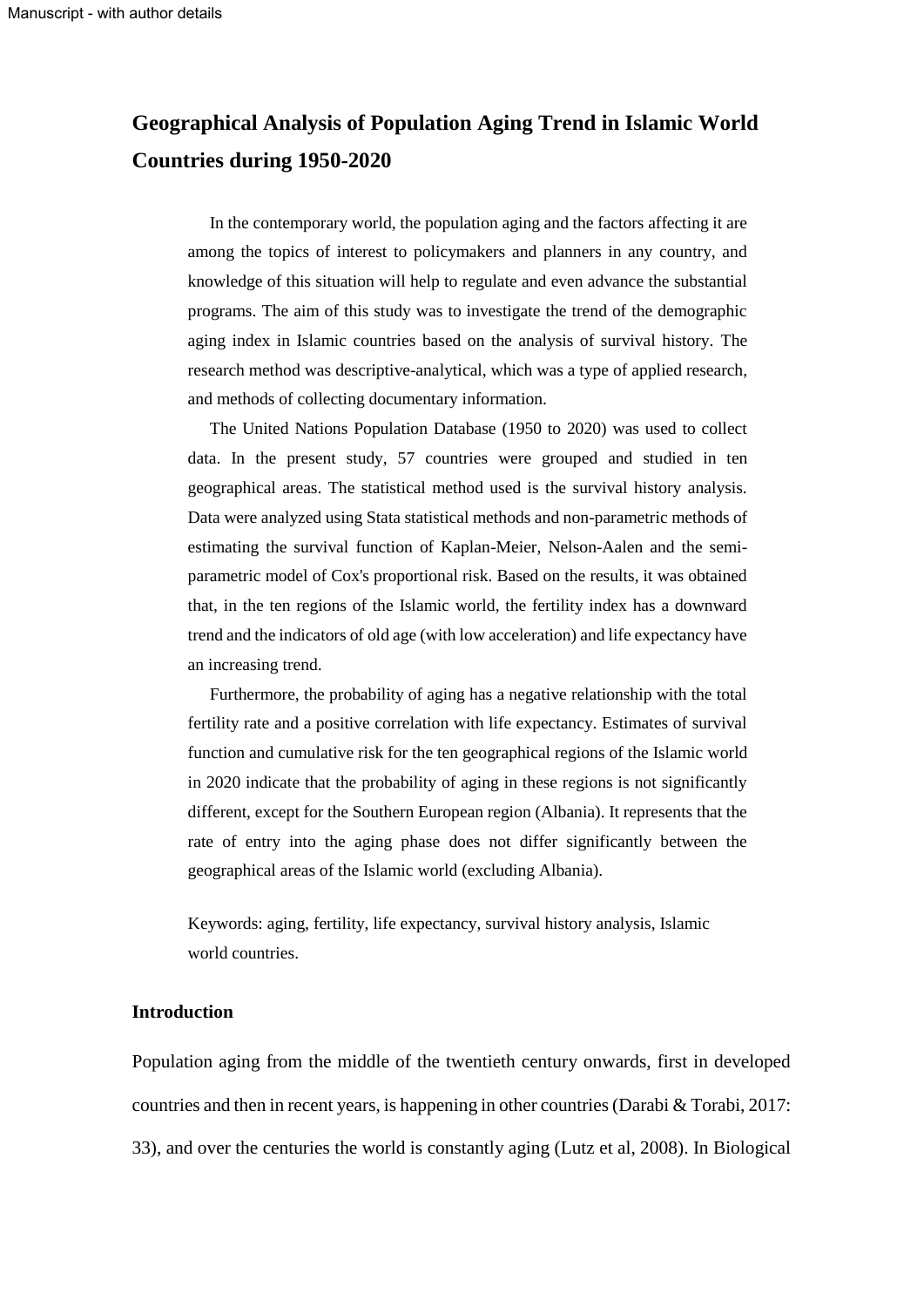aspect, it defines as "aging is a process of progressive overall deterioration of different parts of the body that starts after a particular age". Aging process is a biological reality which has its own dynamic, largely beyond human control, in social and demographic aspect, population aging refers to the process of increase in the proportion of the elderly (older) persons in the total population (Siddhisena, 2016: 3). Nonetheless, population aging is not limited to large numbers of people in the older-age group, but also reducing the proportion of younger people in a population will lead to an aging population (Ofori-Asenso et al, 2018). Considering the positive point of view, Population ageing is a human success story, a reason to celebrate the triumph of public health, medical advancements, and economic and social development over diseases, injuries and early deaths that have limited human life spans throughout history (United Nations, 2019: 3).

Population aging has been a prominent feature around the world, with increasing life expectancy and declining fertility rates, which gradually began in Europe in the first half of the nineteenth century and grew rapidly in the later years. In developed and developing countries, life expectancy has been 60 years and above, as well as nearly 70 years (Bhagat & Unisa, 2006). Indeed, continuous increase in life expectancy has generated a high possibility of an aging population (Véron, 2019: 4). Many countries of the world are grappling with the challenge of population aging (Gietel-Basten et al, 2020), fast aging and its consequences (Yuan & Gao, 2020), notably, in the developed world have been often argued to constitute a serious challenge for economic growth (Cuaresma et bal, 2014). On a global scale, population ageing is unprecedented, pervasive, profound and enduring (O'Brien, 2016).

Population aging is recognized as an emerging social challenge in many parts of the world. Some clear evidence of population aging has been observed. For example, the share of the world's population over the age of 60 has increased from 5.1 percent in 1950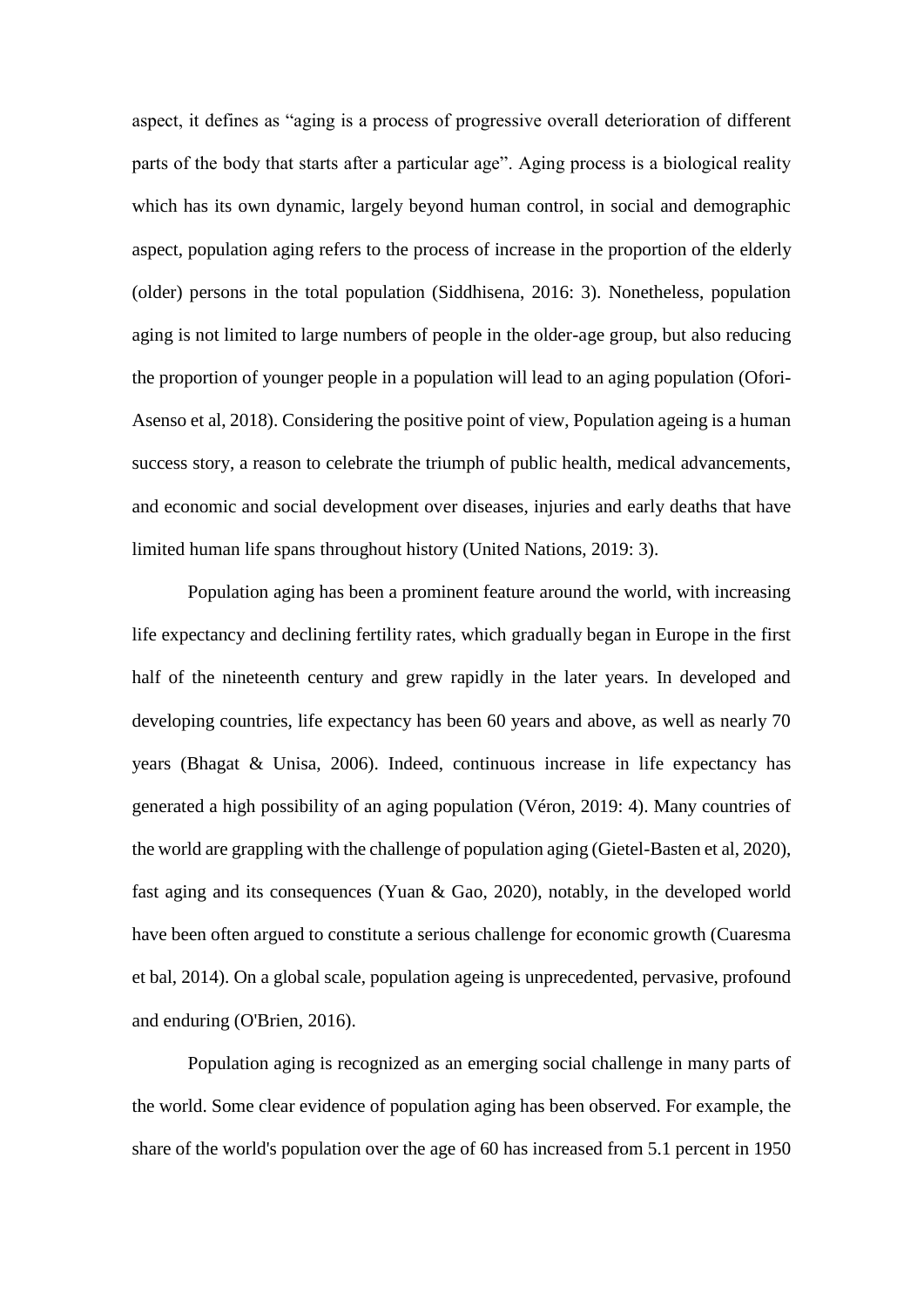to 9.3 percent in 2020, and is projected to be 15.9 percent by 2050 (United Nations, 2019). World life expectancy has also risen from 47 years in 1950 to 72.3 years in 2020, and is expected to increase further to 76.8 years by 2050 (Ibid, 2020). Approximately two billion people will be 60 and older, and 400 million will be 80 or older (United Nations, 2013). This has led to high costs, especially in the healthcare sector. Social support, lack of jobs and social roles, living expenses, or especially staggering health and medical expenses, are some of the cases show the need to give serious consideration to this stratum of society (Mirzaie et al, 2017). Fortunately, the aging problem has drawn considerable attention from international communities (Li et al, 2019).

As individuals age, physical health usually decreases and functional limitations are observed (Østbye et al, 2010). According to Research, disability and long-term health care among older people result in increased cost of social services and medical care (Rahman et al, 2018). Furthermore, population aging and changes in age structure, requires extensive policies and development planning processes (Mai et al, 2013), desired policies are related to social benefits and insurance, as well as health care (Heffner et al, 2019).

Only a few decades ago, the major concern regarding world demography was its rapid growth and increasing pressure on the ecosystem and food security. While population growth will continue sharply in some developing countries, the population aging phenomenon will have profound impacts on various dimensions of society, and this aging trend will be intensified in the coming decades (Kudo et al, 2015: 941).

The average percentage of people over the age of 65 (older countries) in 57 countries of the Islamic world in 2005 was 8.1 percent, which increased to 9.5 percent in 2020. This small increase is due to the fact that the demographic transition in the countries of the Islamic world has started since 2005 and these countries still have a young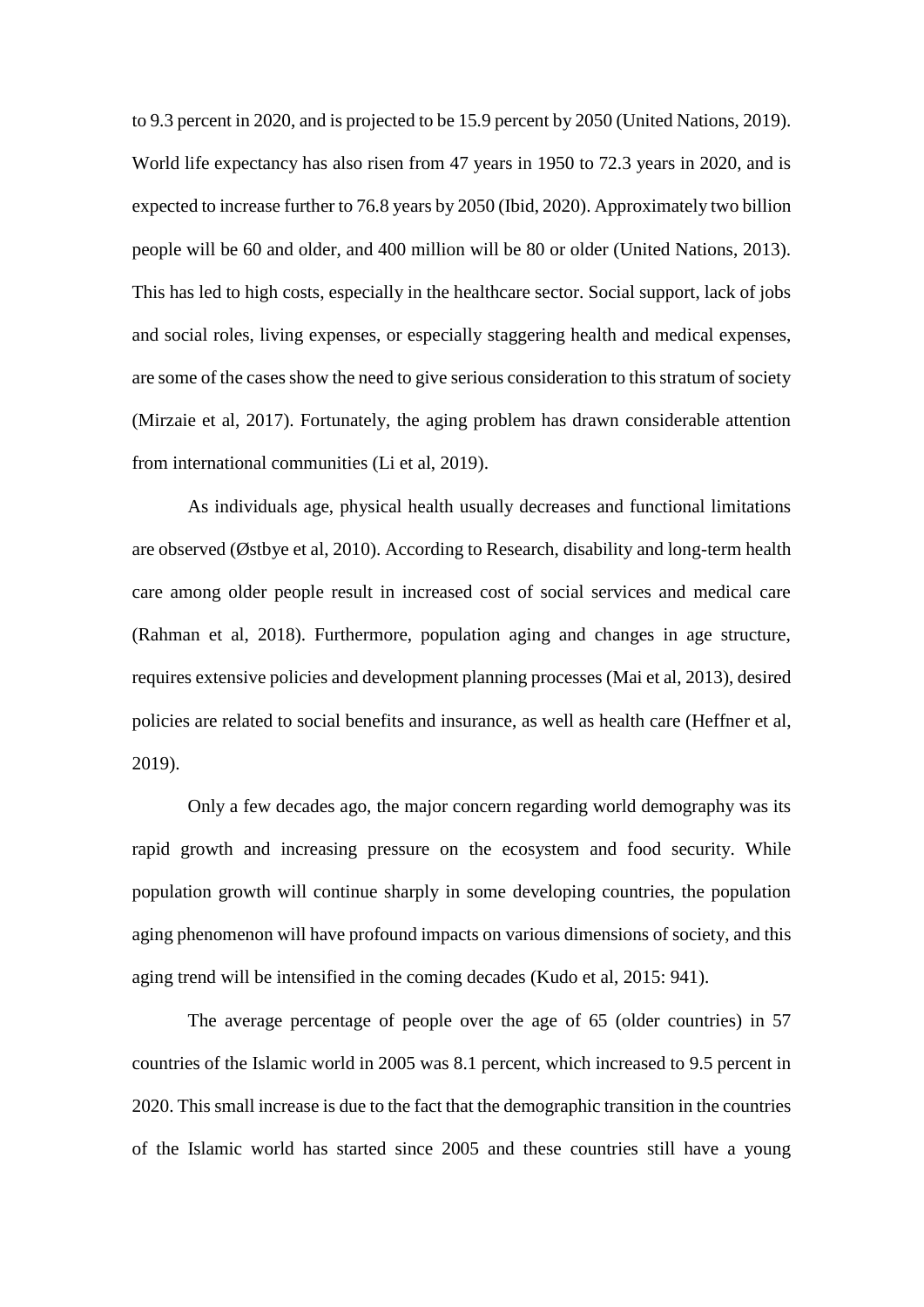population structure. However, by 2050, most countries in the Islamic world are expected to go through the demographic transition and enter the threshold of aging. In this regard, since indicators such as total fertility and life expectancy are effective in connection with the possibility of population aging occurs in Islamic countries, this article has been intended to examine the trend of population aging and its effects.

#### *Methodology*

The type of applied research and its review method was "descriptive-analytical". The research data were extracted from the United Nations Population Database (United Nations, 2019), and were analyzed using Stata statistical methods. In this paper, raw data related to three indicators of life expectancy, total fertility and the percentage of people aged 65 and over in the population of 57 countries of the Islamic world were collected, coded and used separately from ten geographical regions during the years 1950 to 2020. In the present study, aging is calculated from the division of the population over 65 years to the population of 0-15 multiplied by 100 (Safarkhanlu & Rezaei Ghahroudy, 2017).

Also, the aging index was estimated by the ratio of people aged 65 and over to the total population (Shryock & Siegel, 1971). The Kaplan-Meier method was also used to analyze the trend of population aging in the Islamic world during 1950 to 2020, and the Cox regression estimation was exerted to predict the independent and dependent variable (ElHafeez et al, 2012; Byberg et al, 2009). The Nelson-Aalen method was applied to estimate the collective risk of population aging (Gavrilova & Gavrilov, 2014).

#### *Research findings*

# *Geographical distribution of aging trend in Islamic countries*

The examination of changing trend in the age structure of 57 Islamic world countries in 10 geographical regions has shown that the average percentage of aging was 10.7 in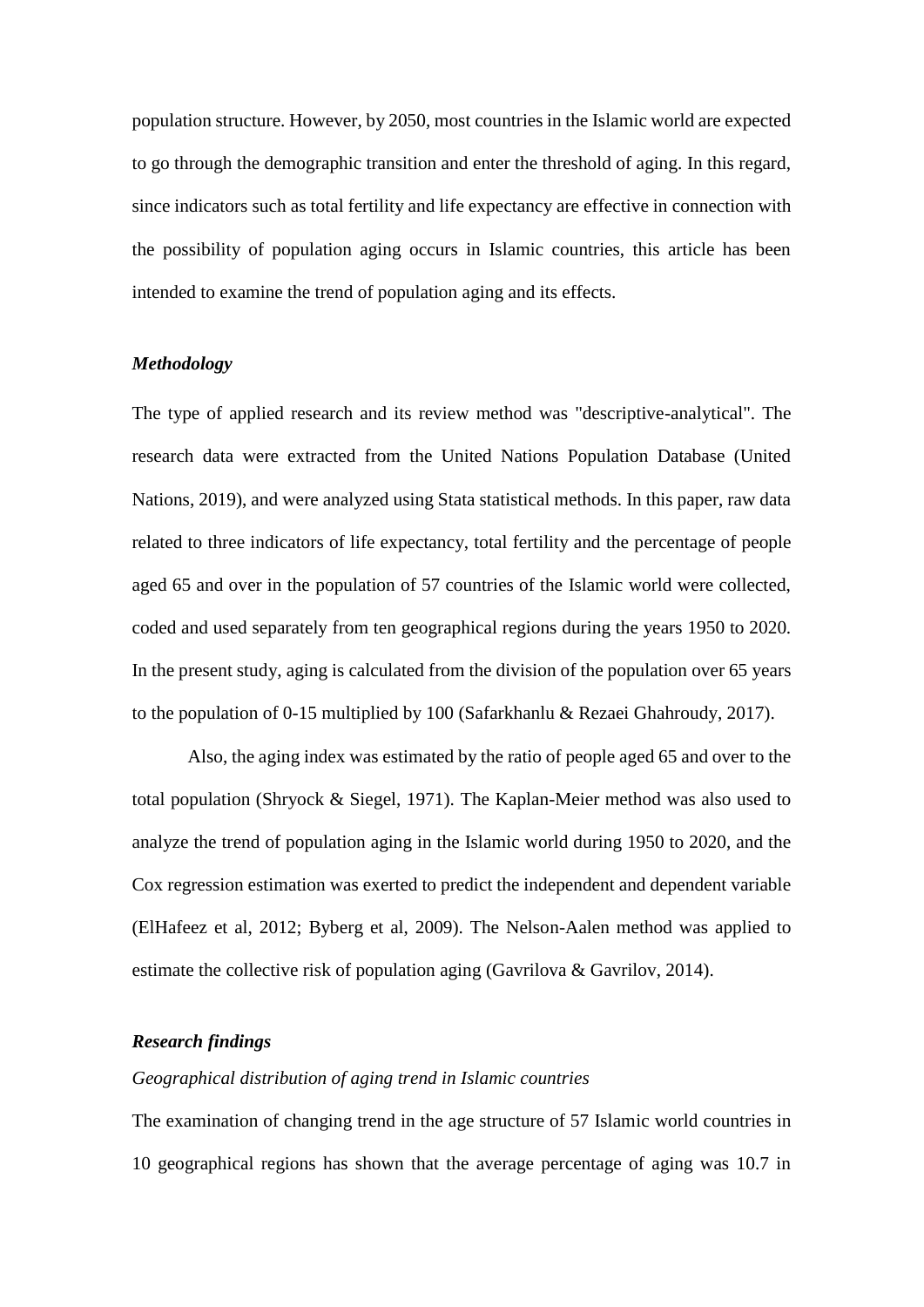1950s. Of the 57 countries, 47 had a young population structure, and 10 were in the middle-aged population structure, as Table 1 shows, in the 1950s, no aging occurred in any Islamic world countries. In the same decade, the average total fertility rate in the young countries of the Islamic world was 5.3 and in the middle-aged countries, it was 6.7 children. The average life expectancy in the Islamic world countries was 41.7 years, which in the countries with a young and middle-aged population structure were 51.2 and 39.7 years, respectively.

In the 1970s, the average percentage of aging in Islamic countries moderately declined, meaning that on average about 3.5 percent of people in the Islamic world were over 65 years old, compared to 4.1 percent in 1950. In the aforementioned decade, among 57 countries, 55 had a young population structure and only two had a middle-aged population structure. In the 1990s, compared to the 1970s, there was no such change in the aging and the percentage of people over the age of 65. However, life expectancy had increased by about 10 years due to increased health and medical facilities, from 49.7 years to 59.5 years, while the fertility rate dropped dramatically from 6.6 to 5.6 children. In 2005, the first two countries in the Islamic world, Tunisia and Albania, entered the aging phase. In the same year, 45 countries had a young population structure and 10 had a middle-aged country. During this period, fertility declined significantly from 5.7 children in 1990 to 4.2 children in 2005. The average total fertility rate in the young, middle-aged and elderly countries of the Islamic world was 4.7, 2.3 and 2 children, respectively. Furthermore, the median age was 11.3 percent, with a population over the age of 65 that was 3.8 percent, which was 3.2 percent in young countries, 5.8 percent in middle-aged countries, and 8.1 percent in older countries.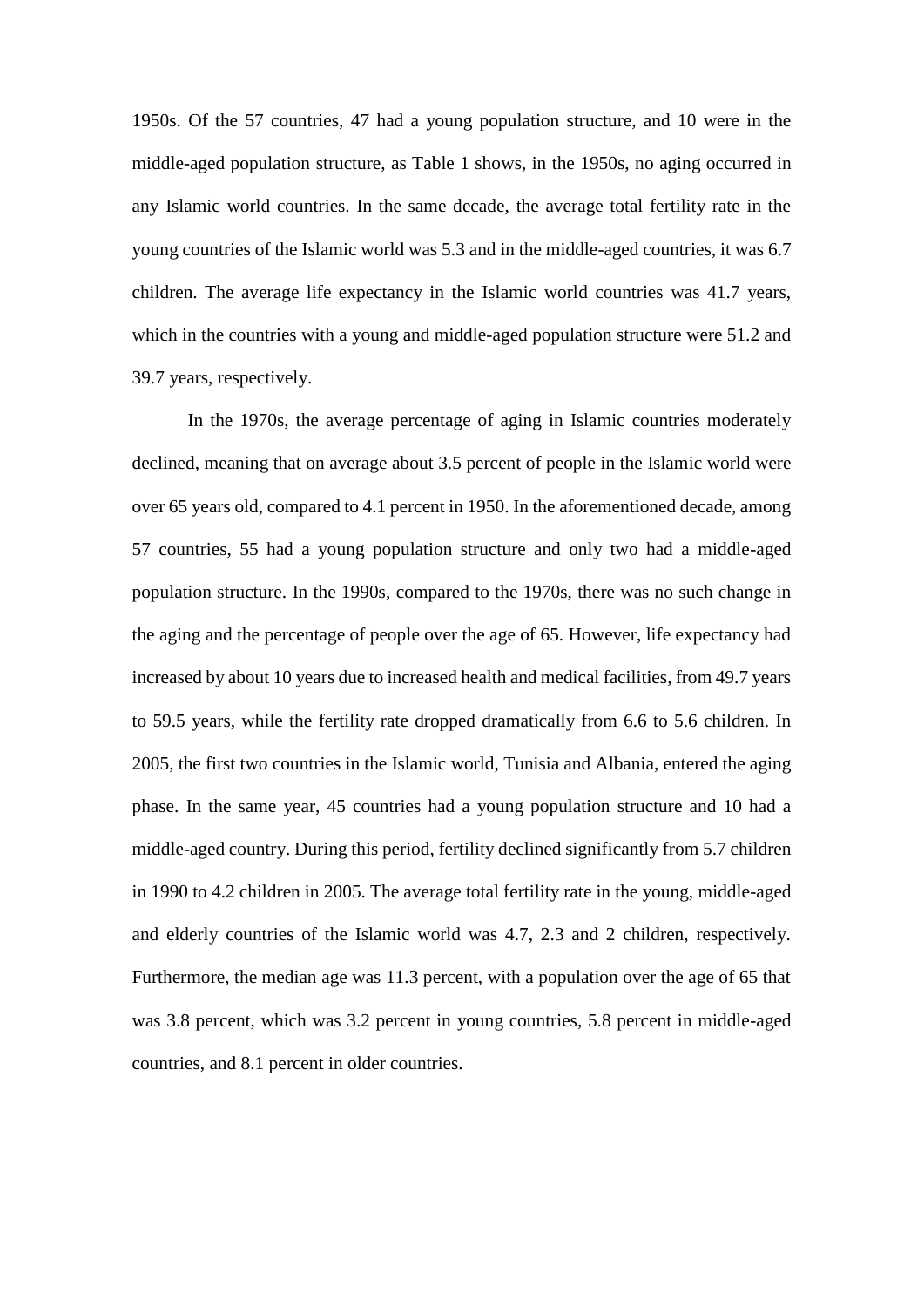The average life expectancy has increased significantly in all years, reaching 63.3 years in 2005. Turkey has also entered into aging since 2015. Therefore, the number of aging countries reached three, the middle-aged to 14 and the young to 40. The proportion of aging increased to 13 in 2015, with the percentage of people aged 65 and over reaching 4 percent, this figure had risen to 3 percent in 40 countries with a young population structure, and in 14 countries with a middle-aged population structure, it increased to 5.6 percent. Finally, in three older countries, it rose to 9.4 percent. In 2020, two countries, Malaysia and Lebanon, have been added to the list of oldest countries, three countries have been added to the middle-aged, and the number of young countries has been reduced to 35. The average age of 57 countries in the Islamic world was 15.5, while the average age of five countries was 44. These five countries account for about 7.1 percent of the Islamic world's population, while 93 percent of the Islamic world's population has a young population structure (Figure 1).



Figure 1. Aging in Islamic world countries

Table 1 shows that in 2020, the average population over the age of 65 was 3 percent in countries with a young population structure, 5.8 percent in middle-aged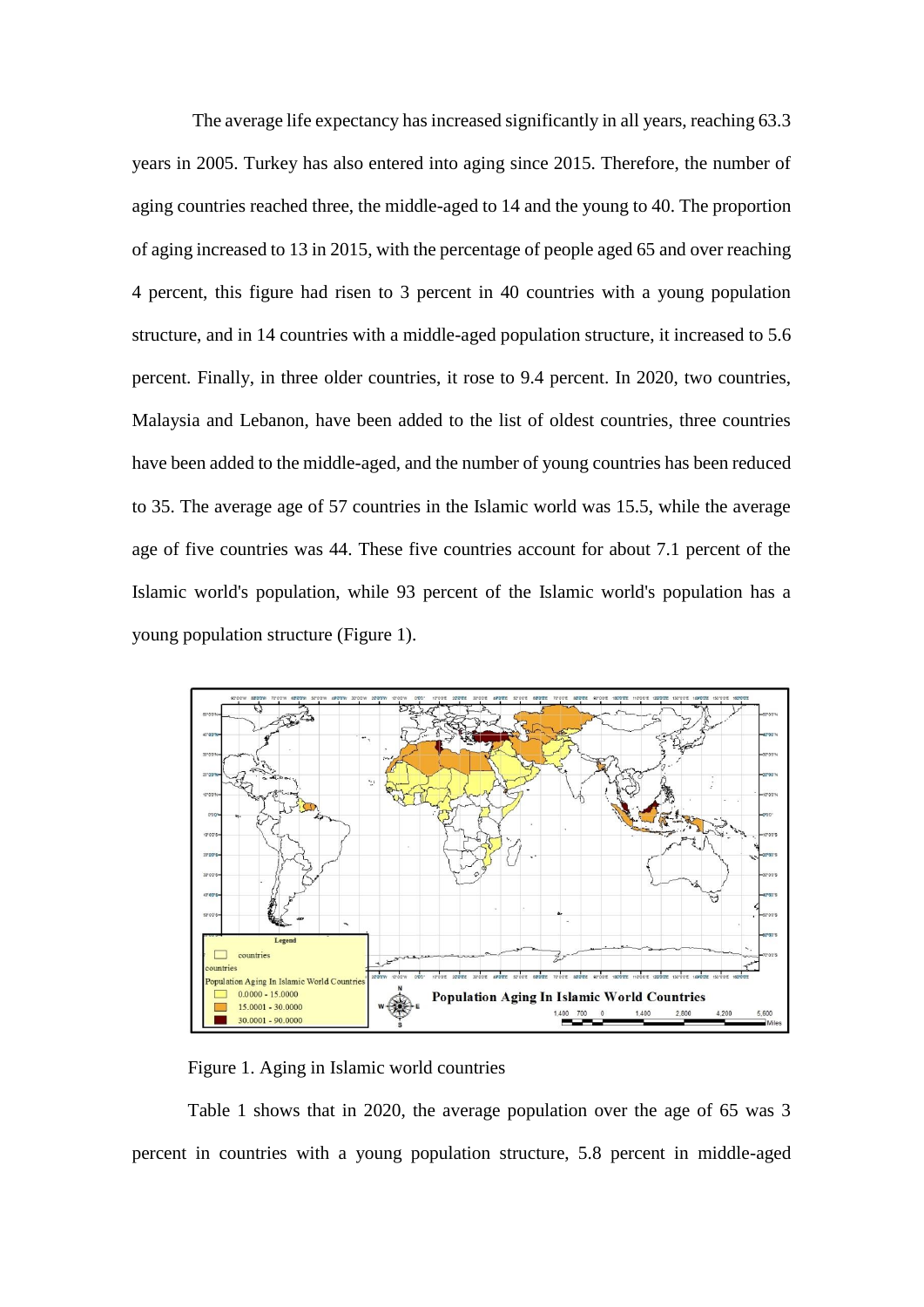countries, and 9.5 percent in older countries. The average total fertility rate has declined in most years, reaching 3.4 in 2020. Of course, this figure has been immensely varied in different countries, so that in young countries, it has decreased to 4.2 children, in middleaged countries to 2.5 children and in older countries, it has declined to two children. The average life expectancy in the same decade was 68.5 years, which compared to the 1950s it has increased by 17 years.

Table 1. Average percentage of youth, middle age and population aging, total fertility rate and life expectancy in Islamic countries during 1950-2020

| Year                                                               | 1950     | 1970           | 1990           | 2000           | 2005           | 2010           | 2015 | 2020           |
|--------------------------------------------------------------------|----------|----------------|----------------|----------------|----------------|----------------|------|----------------|
| Number of young countries                                          | 47       | 55             | 55             | 47             | 45             | 43             | 40   | 35             |
| Number of middle-aged countries                                    | 10       | $\overline{2}$ | 2              | 10             | 10             | 13             | 14   | 17             |
| Number of aging countries                                          | $\Omega$ | $\Omega$       | $\Omega$       | $\overline{0}$ | $\overline{2}$ | $\overline{c}$ | 3    | 5              |
| Average percentage aged 65 years or<br>over(young countries)       | 6.9      | 3.4            | 3.3            | 3.2            | 3.2            | 3              | 3    | 3              |
| Average percentage aged 65 years or<br>over(middle-aged countries) | 3.5      | 5.2            | 5.7            | 5.9            | 5.8            | 5.6            | 5.6  | 5.8            |
| Average percentage aged 65 years or<br>over (aging countries)      | $\theta$ | $\mathbf{0}$   | $\overline{0}$ | $\mathbf{0}$   | 8.1            | 9.1            | 9.4  | 9.5            |
| Average total fertility rate (young<br>countries)                  | 5.3      | 6.7            | 5.7            | 5              | 4.7            | 4.5            | 4.3  | 4.2            |
| Average total fertility rate (middle-aged<br>countries)            | 6.7      | 5.8            | 3.1            | 2.6            | 2.3            | 2.3            | 2.4  | 2.5            |
| Average total fertility rate (aging)<br>countries)                 | $\theta$ | $\Omega$       | $\Omega$       | $\mathbf{0}$   | 2              | 1.8            | 2    | $\overline{2}$ |
| Average life expectancy (young<br>countries)                       | 51.2     | 50             | 59.1           | 60.5           | 61.5           | 62.8           | 64.2 | 65.3           |
| Average life expectancy (middle-aged<br>countries)                 | 39.7     | 43             | 69.8           | 67.9           | 69.9           | 71.3           | 73   | 72.6           |
| Average life expectancy (aging countries)                          | $\theta$ | $\mathbf{0}$   | $\overline{0}$ | $\overline{0}$ | 69.7           | 75.1           | 76.2 | 77.4           |

Source: UNDP, 2019

In all countries of the Islamic world, the rate of life expectancy has increased significantly, and this rate has become closer in these countries and has created a significant convergence. Therefore, it can be claimed that the demographic transition in the Islamic world countries has started since 2005. However, these countries still have a young population structure and it is predicted that by 2050, most countries in the Islamic world will go through a demographic transition and enter the threshold of aging.

Figure 2 illustrates that in 1950, the average age index in young countries was 8.6, which accounted for about 93.6 percent of the population of Islamic countries.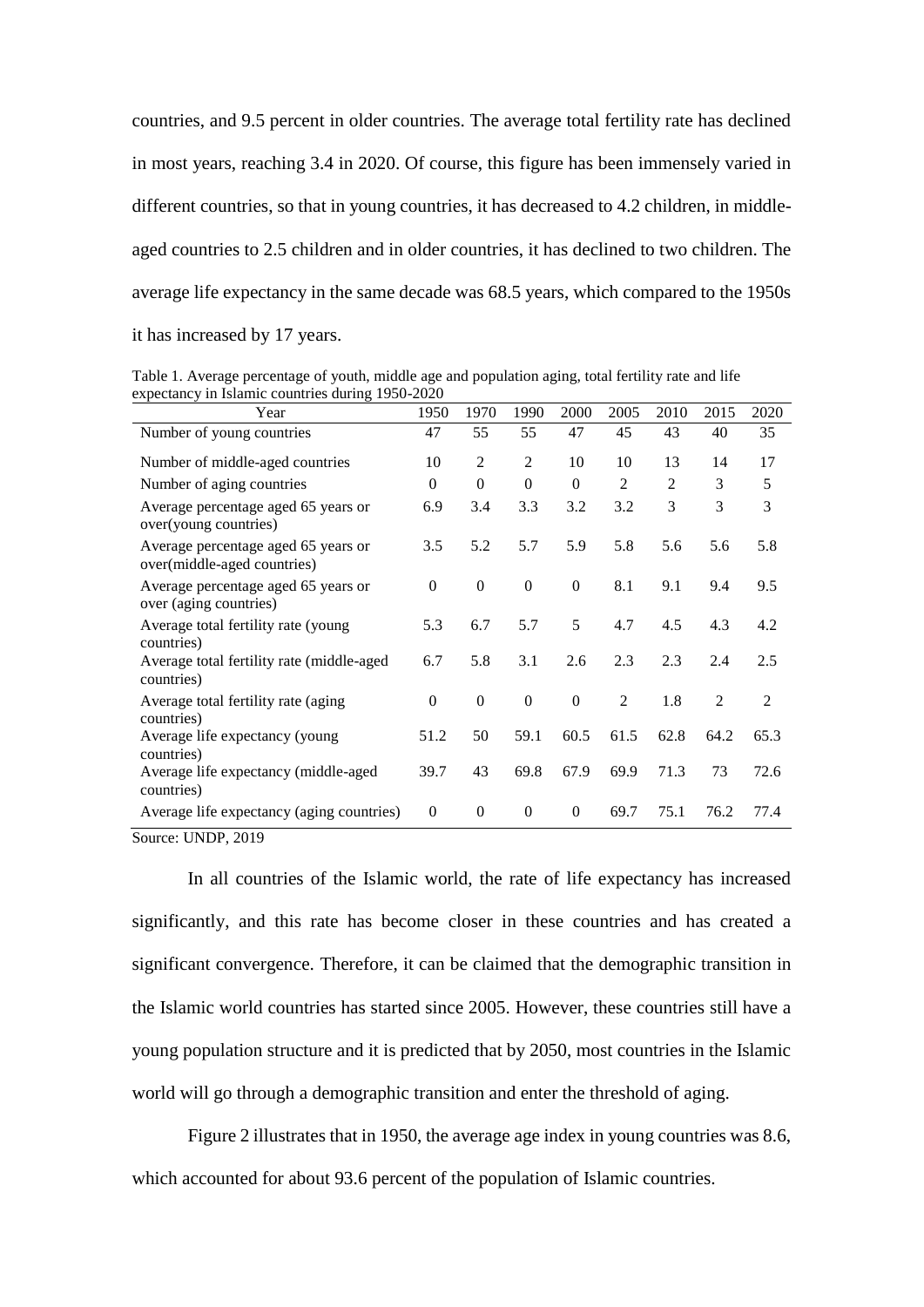

Figure 2. Average aging index with a breakdown of ternary demographic groups among Islamic countries Source: UNDP, 2019

During the same period, 10 countries included Azerbaijan, Uzbekistan, Turkmenistan, Kyrgyzstan, Kazakhstan, Lebanon, Benin, Gabon, Albania and Suriname had a middle-aged population structure with an aging index of 20.6, which was about 6.4 percent of the population of Islamic countries. In 2005, for the first time, Albania and Kazakhstan experienced a demographic transition and entered the population aging, and with an average aging index of 31.7 percent, they made up about 1.3 percent of the population of Islamic countries. During the same period, 10 countries, including Azerbaijan, Indonesia, Kyrgyzstan, Iran, Lebanon, Algeria, Tunisia, Morocco, Turkey and Suriname, entered the middle-aged population with an average aging index of 20.4, which accounted for about 32.1 percent of the Islamic world's population. Although the number of middle-aged countries has not changed since 1950, their percentage has increased fivefold. In 2010, Kazakhstan pursued a policy of population growth and increased its fertility rate compared to the previous decade, moved out of aging as well as, and gave the way to Tunisia. Therefore, in 2010, Tunisia and Albania accounted for about 0.8 percent of the Islamic world's population at an aging index rate of 39.8 percent. Thirteen countries, including Azerbaijan, Uzbekistan, Indonesia, Kyrgyzstan, Kazakhstan, the Maldives, Malaysia, Iran, Lebanon, Algeria, Morocco, Turkey and Suriname have entered the middle age, which have constituted about 44.5 percent of the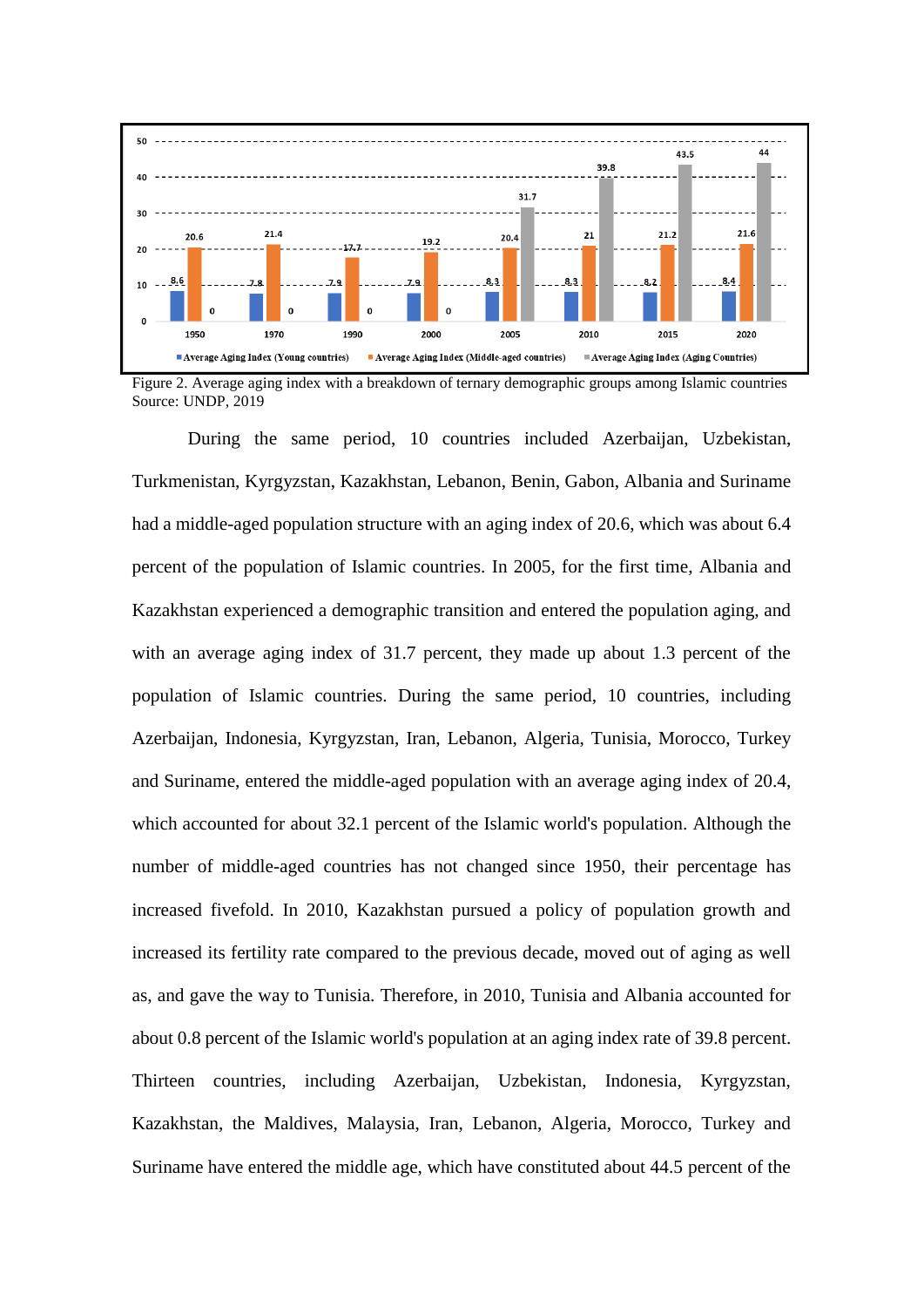population of Islamic countries. Since 2015, Turkey has been added to the list of aging countries. Generally, three countries with an age index of 43.5, accounted for about 6.8 percent of the population of 57 Islamic countries. During this period, 14 countries included Azerbaijan, Indonesia, Bangladesh, Kazakhstan, the Maldives, Malaysia, Iran, Lebanon, Egypt, Algeria, Brunei, Morocco, Suriname and Guyana accounted for approximately 43% of the world's population. During this period, the young population has been equal to the middle-aged and elderly population.

Finally, in 2020, Lebanon and Malaysia were added to the aging countries, and the number of aging countries has reached five. These countries, with an aging rate of 44, contain about 7.1 percent of the population. During the same period, 17 countries, including Azerbaijan, Uzbekistan, Indonesia, Bangladesh, Turkmenistan, Kazakhstan, Maldives, Iran, Syria, Egypt, Algeria, Brunei, Djibouti, Libya, Morocco, Suriname and Guyana, account for about 43.1 percent of the world's population. During this period, 0.2 percent of the young population was older than the elderly and middle-aged population. These figures show that 7.1 percent of the Islamic world's population has entered the demographic transition, and 43 percent of the population is on the verge of reaching the demographic transition. Although the number of young countries in the Islamic world is much higher than the elderly and middle-aged countries, the percentage of the middleaged and elderly population is higher, due to the fact that the majority of the elderly and middle-aged countries are the most populous countries in the Islamic world.

## *Geographical distribution of aging trend in continental regions*

As shown in Figure 3, the geographical analysis of the aging population of 57 Islamic countries in 10 geographical regions is relatively different. At the beginning of the study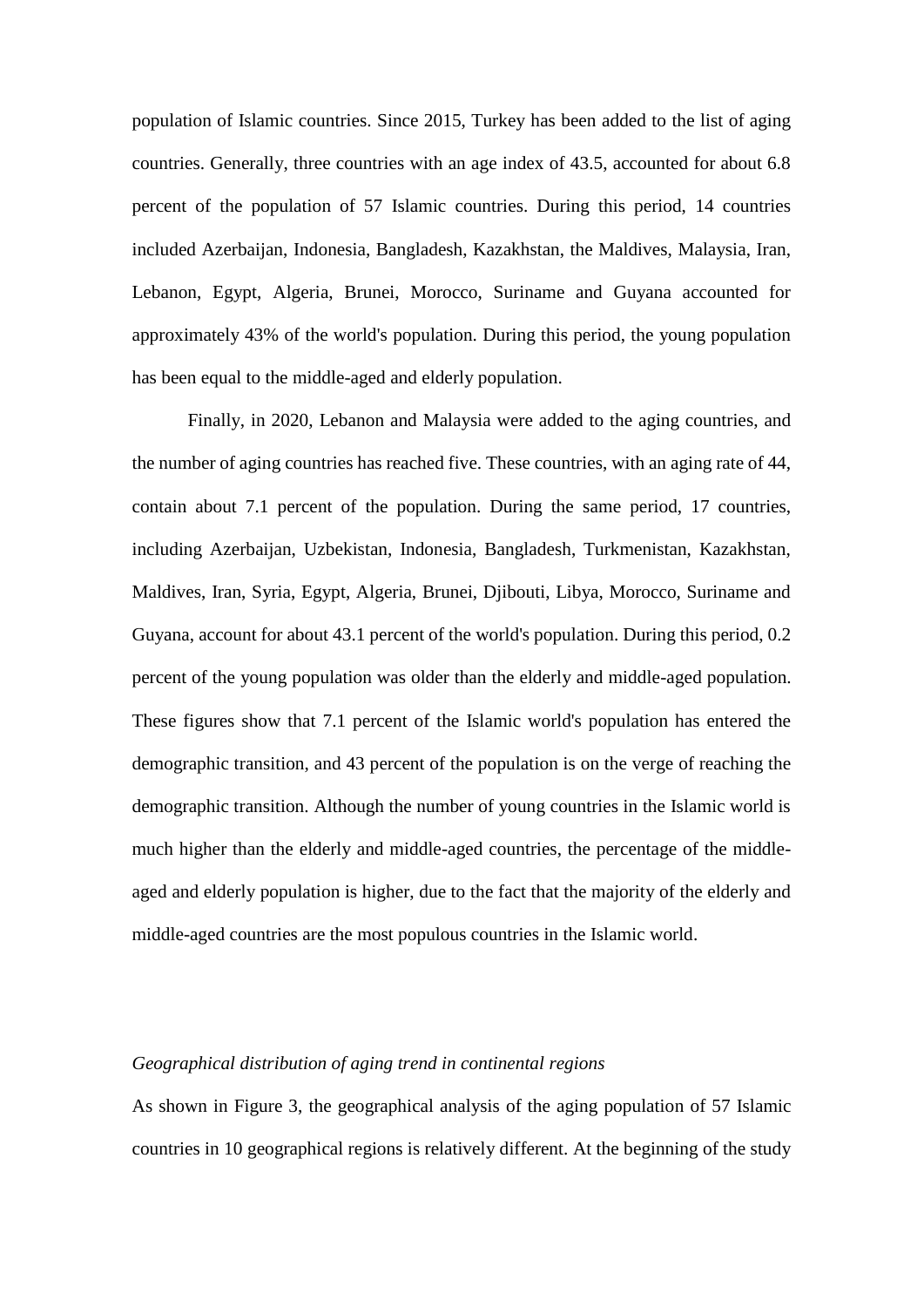period, in the 1950s, the average population aging index was as follows: 19.4 in 5 Central Asian countries (Uzbekistan, Tajikistan, Turkmenistan, Kyrgyzstan and Kazakhstan), 17.9 in Southern Europe (Albanian country), 15.1 in 3 Central African countries (Chad, Cameroon and Gabon), 12.8 in 2 South American countries (Suriname and Guyana), 11.23 in 2 Southeast Asian countries (Malaysia and Indonesia), 10.5 in 15 West Asian countries (Azerbaijan, Jordan, United Arab Emirates, Iran, Bahrain, Syria, Iraq, Saudi Arabia, Oman, Palestine, Qatar, Kuwait, Lebanon, Yemen and Turkey), 9.3 in 6 North African countries (Tunisia, Sudan, Libya, Morocco, Algeria, Egypt), 9.2 in 4 countries of South Asia (Afghanistan, Bangladesh, Pakistan, Maldives), 8.3 in 13 West African countries (Ivory Coast, Senegal, Sierra Leone, Gambia, Guinea, Guinea-Bissau, Mali, Mauritania, Niger, Nigeria, Benin, Burkina Faso, Togo), and finally, it was 7.5 in six West African countries (Mozambique, Comoros, Somalia, Bruno, Djibouti and Uganda). It is noteworthy that during this period, 57 countries of the Islamic world have had a youth structure. Southern Europe was the first geographical region, which has entered the aging population since 2005.

Until 2020, no geographical area has reached the population aging stage, with the exception of Southern Europe. However, among the regions, four other countries have entered the aging. The aging difference in Southern European countries has increased in 2010 and 2015, so that in 2020, it reached 85.3, or about 12.9 times that of West Africa (average age 6.6), the youngest geographical area in the Islamic world. According to surveys, Central Africa with 12 times (average age 7.1), East Africa with 7.8 times (average age 11), South Asia with 6.1 times (average age 14.1), Central Asia with 5.12 times (average age 16.6), West Asia with 5.1 times (average age 16.7), North Africa with 4 times (average age 21.35), South America with 3.3 times (average age 26.1), and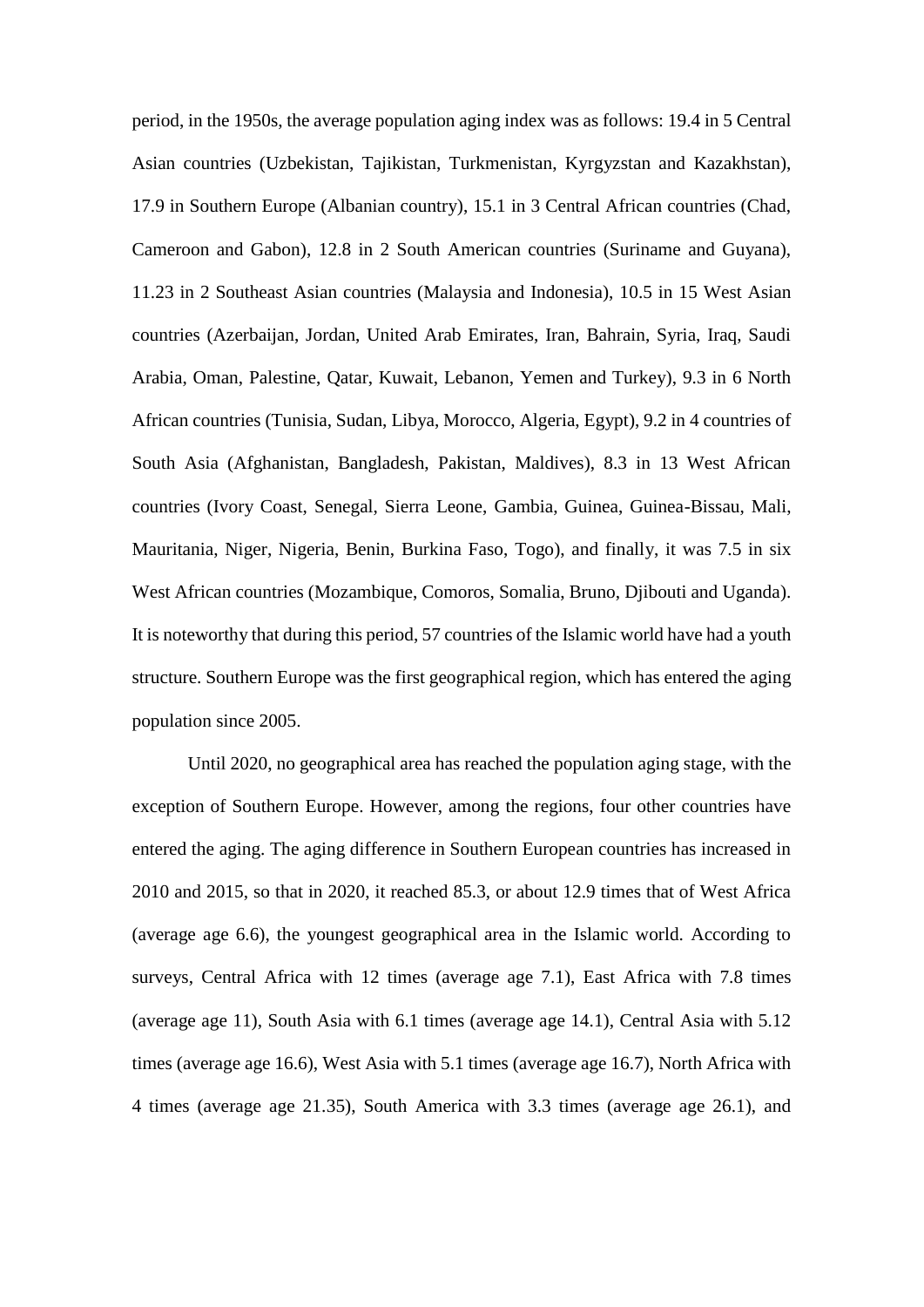Southeast Asia with 3.1 times (average age 27.4), are younger than the countries of Southern Europe.



Figure 3. Aging among the countries of the Islamic world with a breakdown of geographical regions from 1950 to 2020 Source: UNDP, 2019

### *The trend of total fertility rate in Islamic countries*

An investigation of the total fertility rate in the countries of the Islamic world shows that since the beginning of the study period to its end, the total fertility rate has dropped by almost half, meaning that it has fallen from 6.4 children to 3.4 in the 1950s. In the 1950s, the highest total fertility rate was in Yemen with 7.8 children and the lowest in Gabon with 4 children. In 2020, Niger with 6.95 children and the United Arab Emirates with 1.4 children had the highest and lowest rates, respectively. The fertility rate gap at the beginning and end of the study is 3.8 and 5.55 for children.

Figure 4 illustrates that the total fertility rate in countries with young, middleaged, and elderly populations of the Islamic world has been declining from 1950 to 2020. In countries with lower fertility rates, the percentage of population aging is higher, and vice versa.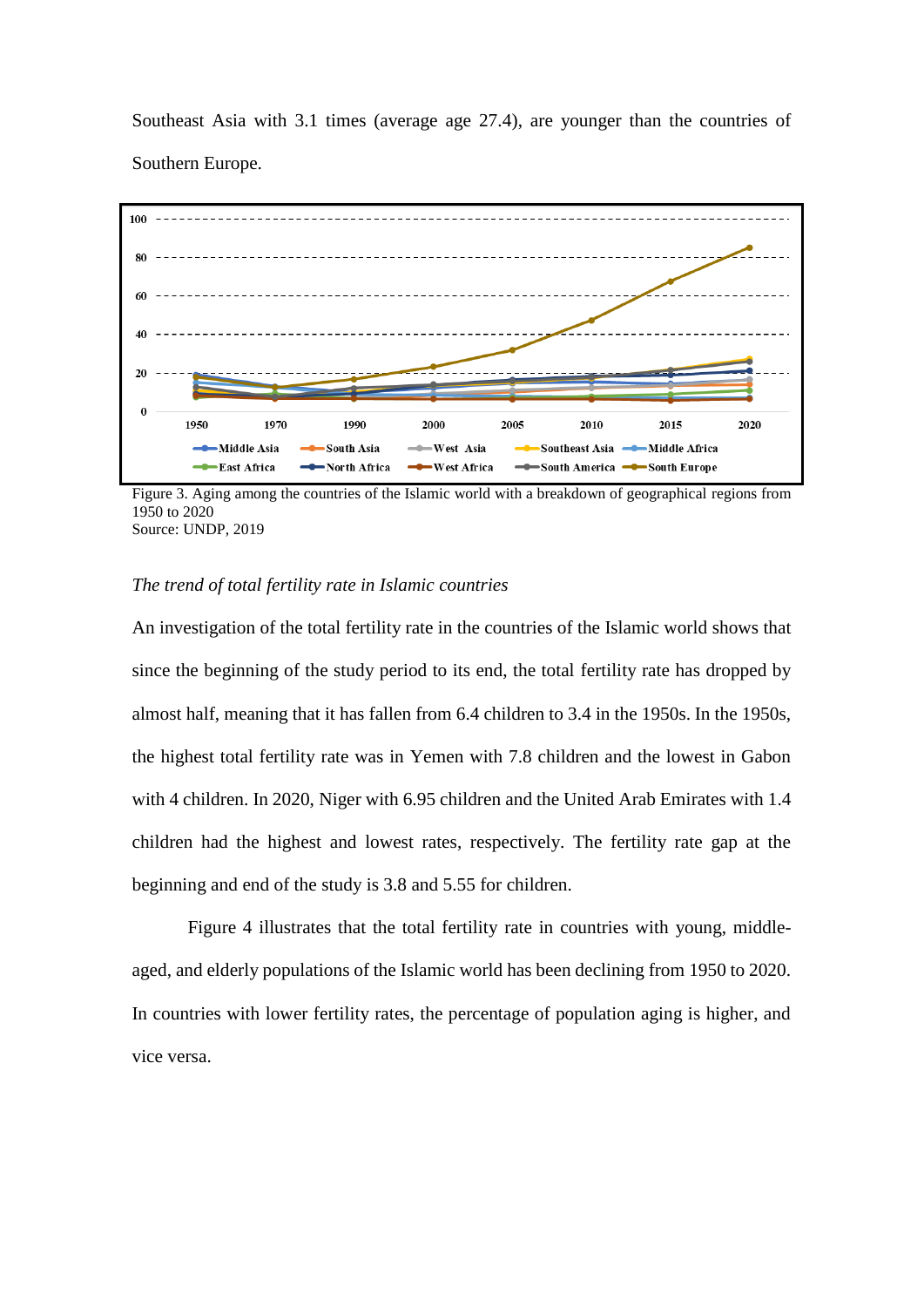

Figure 4. Average total fertility rate with a breakdown of ternary demographic groups among Islamic countries Source: UNDP, 2019

As Figure 5 shows, the total fertility rate varies from different geographical areas in the Islamic world. The fertility rate gap in the ten geographic regions has risen from two children in 1950 to 3.5 children in 2020. However, from the beginning of the study period to the end, all geographical regions of the Islamic world, except Central Asia in the 1970s and Central Africa in the 1990s, shows a downward trend. On the one hand, the striking differences between 1950 and 2020, and on the other hand, declining trend in most regions, indicate that the overall fertility rate in the countries of the Islamic world is unbalanced. A survey into separate geographical regions of Islamic countries shows that in 2020, West Africa with 5.04, Central Africa with 4.8, East Africa with 4.2, South Asia with 3.01, North Africa with 2.95, West Asia with 2.52, South America with 2.45, Central Asia with 2.43, Southeast Asia with 2.2, and South Europe with 1.62 children, have the highest to the lowest total fertility rates. The difference between the geographical areas is 3.42 children. Thus, it can be concluded that the fertility rate in the countries of the Islamic world seems extremely unbalanced and divergent.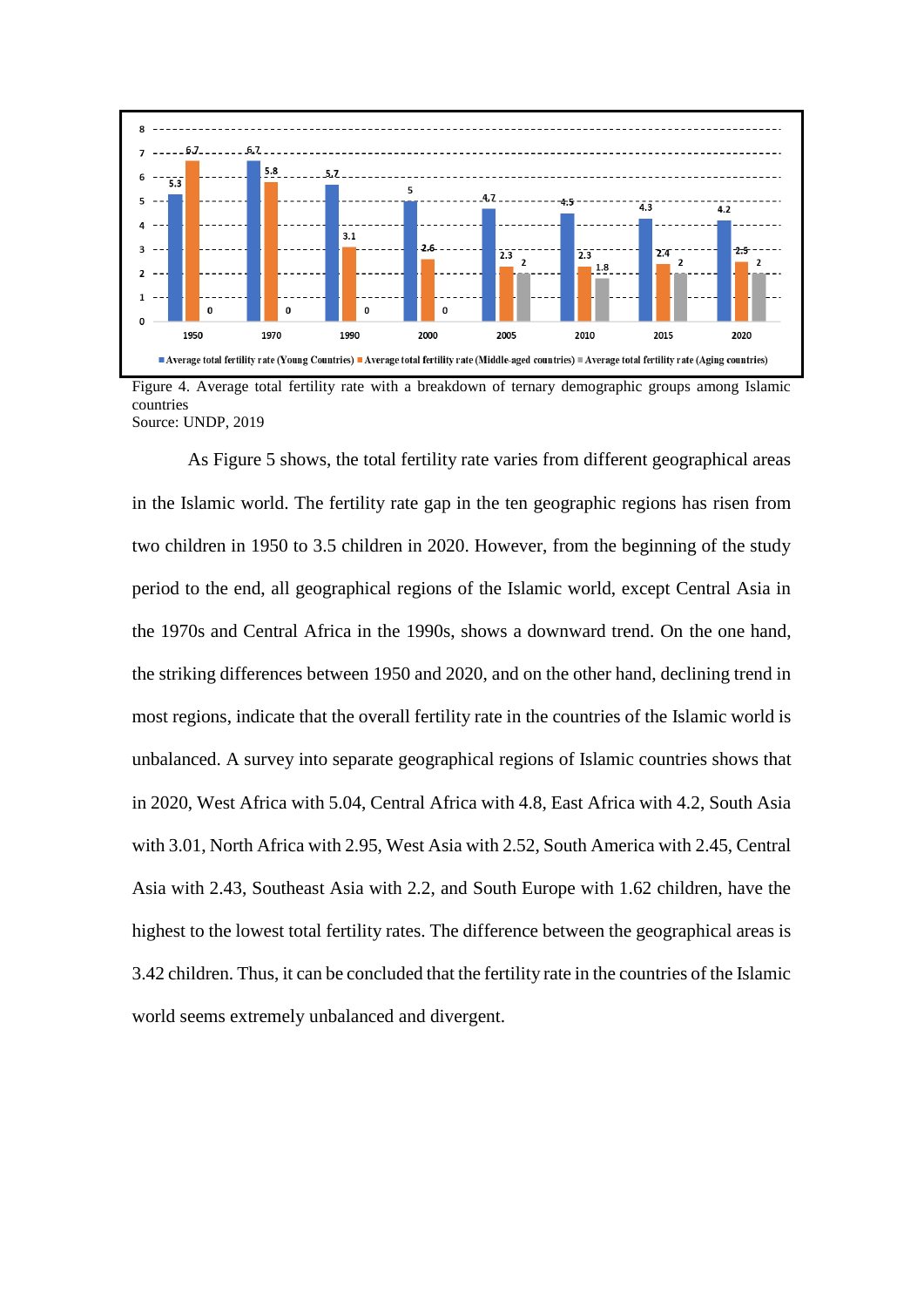

Figure 5. Total Fertility Rates among Islamic World Countries with a breakdown of geographical regions from 1950 to 2020 Source: UNDP, 2019

#### *The trend of life expectancy in Islamic countries*

Figure 6 reveals that the trend of increased life expectancy in different countries of the Islamic world has always been rising during 1950 to 2020. In 1950, the average life expectancy in countries with a young population structure was 51.2 years, and in 2020, it increased to 65.3 years, which indicates that it has increased by 14.1 years during the course of the review. This figure has risen from 39.7 years to 72.6 years in middle-aged countries in the same years, indicating an increase of 32.9 years.

In aging countries in 2005, life expectancy rose from 69.7 to 77.4 in 2020. The increased life expectancy rate in aging countries has been 7.7 years. The utmost increase in life expectancy belongs to countries with a middle-aged population structure. Although life expectancy has increased in all countries with different population structures, the life expectancy gap between aging and young countries is about 12.1 years. To sum up, it can be stated life expectancy in the three population structures has been unbalanced.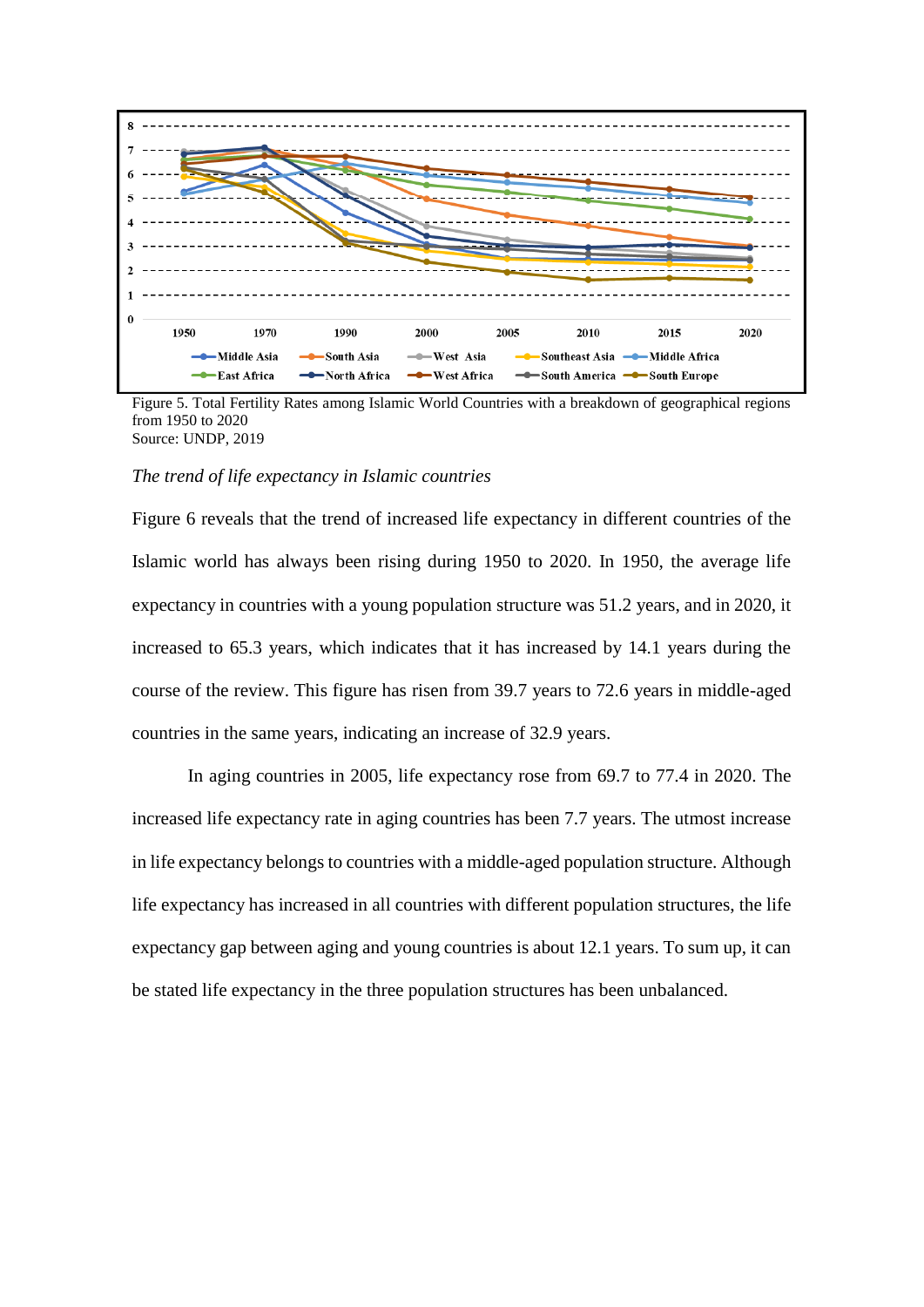

Figure 6. Average life expectancy with a breakdown of ternary demographic groups among Islamic countries Source: UNDP, 2019

Geographical analysis of this variable has shown that in 1950, the highest life expectancy was related to South American countries with an average of 57.4 years and the lowest rate was belonged to West African countries with the amount of 32.9 years. The life expectancy gap between the 10 regions of the Islamic world has been 24.5 years. In 2020, the average life expectancy in different parts of the Islamic world is 78.4 in Southern Europe, 74.84 in Western Asia, 73.65 in Southeast Asia, 73.11 in North Africa, 71.5 in Central Asia, 70.6 in South America, 70.5 in Southern Asia, 64.3 in East Africa, 60.1 in West Africa, and 59.6 years in Central Africa. Although the gap between the two regions has narrowed since the beginning of the period, there is still a difference of 18.8 years. This indicates that life expectancy is unbalanced not only in countries with different demographic structures in the Islamic world, but also in different geographical areas (Figure 7).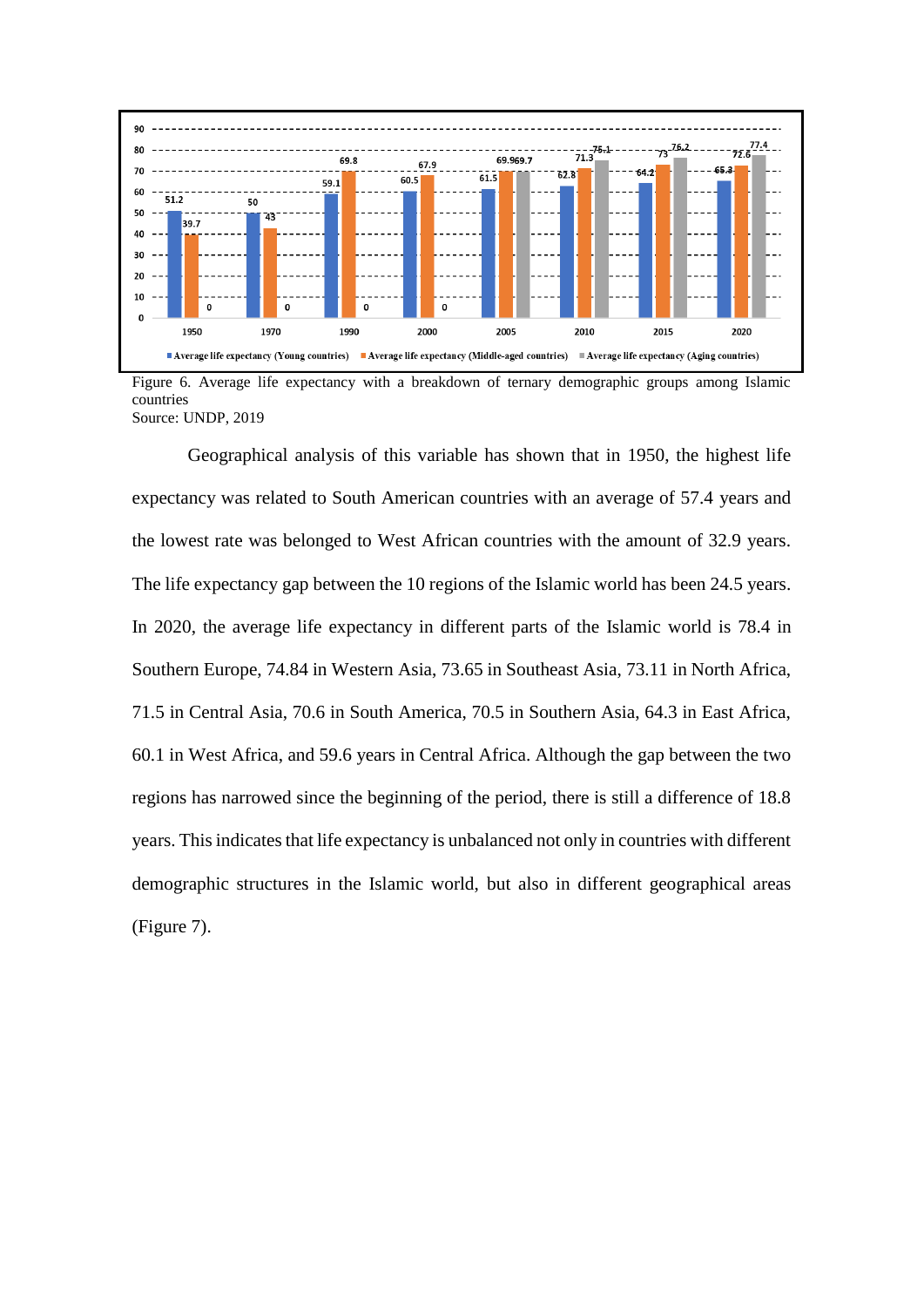

Figure 7. The trend of life expectancy among the countries of the Islamic world with a breakdown of geographical areas from 1950 to 2020 Source: UNDP, 2019

#### *Discussion*

This paper examined geographical analysis of population aging trend in the countries of the Islamic world during 7 decades. Discussion should be followed up by two statistical estimation methods. The plot drawn by Kaplan Meier (Figure 8) clearly shows the probability of aging in 10 regions of the Islamic world (the probability of survival in the sample after t0 time). Whereas Southern Europe, the country of study, has been in aging since 2005, the chart for the Southern European region has moved from probability one to zero probability. Meanwhile, for Southeast Asian countries with a probability of more than 50 percent, the chart is complete, that is, the probability of survival for Asian countries is over 50 percent in 2020. For the North African region, which has been aging since 2015, the chart is complete from probability one to probability 75 percent. In West Asia, the two countries, Turkey and Lebanon, are aged in 2020, with an estimated 90 percent chance of survival (lack of population aging). In other areas, the probability of survival is 100 percent. This shows that, with the exception of five countries, the rest of the Islamic world has not yet entered aging, but with the current trend of life expectancy as well as declining total fertility rate, many of these countries are likely to enter old age in the coming years.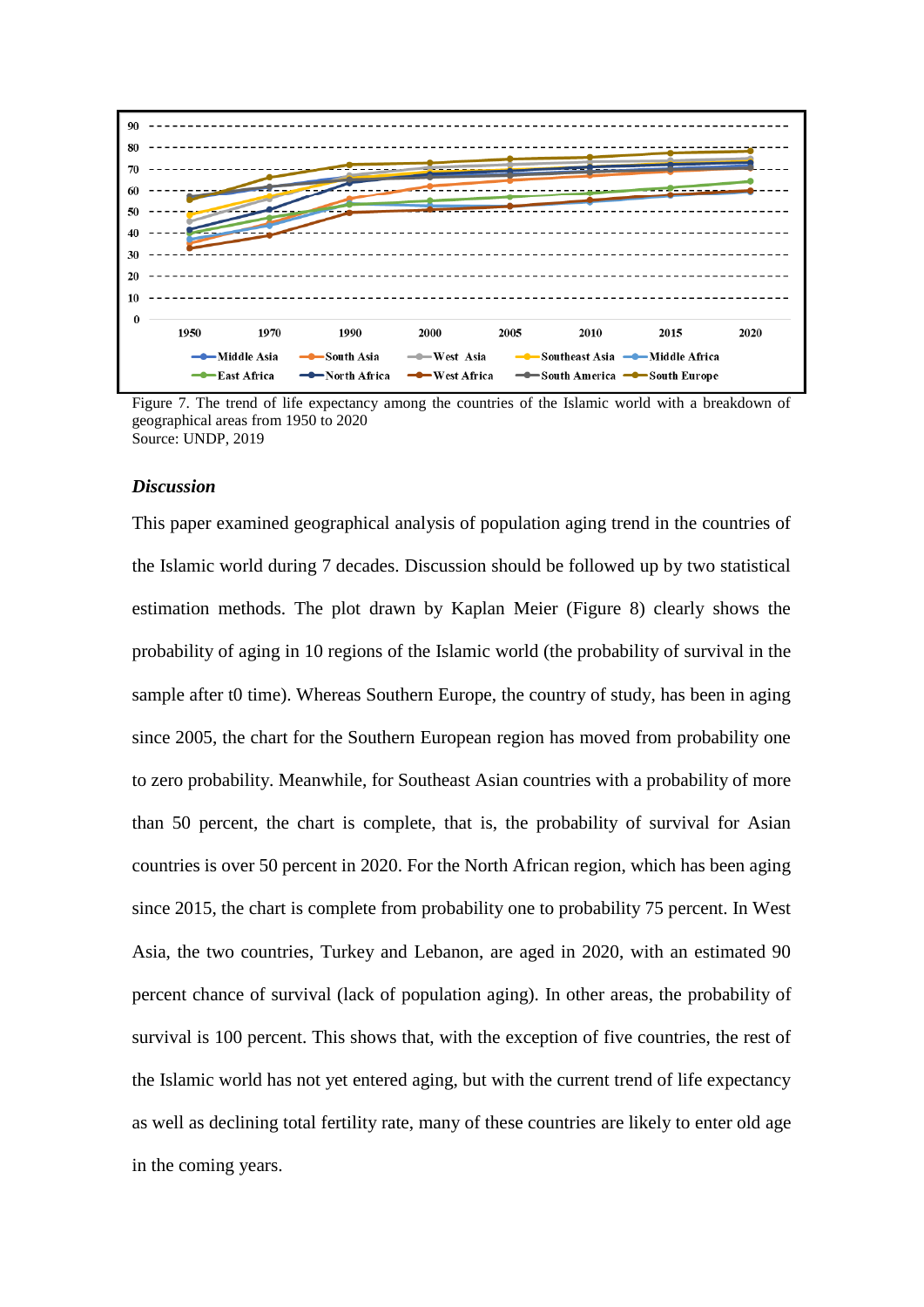

Figure 8. Population aging trend in the countries of the Islamic world during the years 1950 to 2020 using the Kaplan-Meier method Source: Authors' Calculations, 2020

The Nelson-Aalen cumulative hazard functions chart in 2020 (Figure 9) for ten regions of the Islamic world shows that in the Southern European region, cumulative hazard estimates has reached above two, due to the prevalence of aging. However, owing to the lower prevalence of this incident in Southeast Asia, estimation of cumulative hazard is 0.5 percent. It is less than 0.2 in North Africa and Southeast Asia. In other areas, it is zero due to the lack of aging prevalence. The Nelson-Aalen's estimate is the opposite of the Kaplan Meier's estimate. In this case, estimation of cumulative hazard is evaluated with the probability of the cumulative event occurrences. As we move forward, the probability of an aging event increases, and as a result, the value of this estimate changes from zero to one.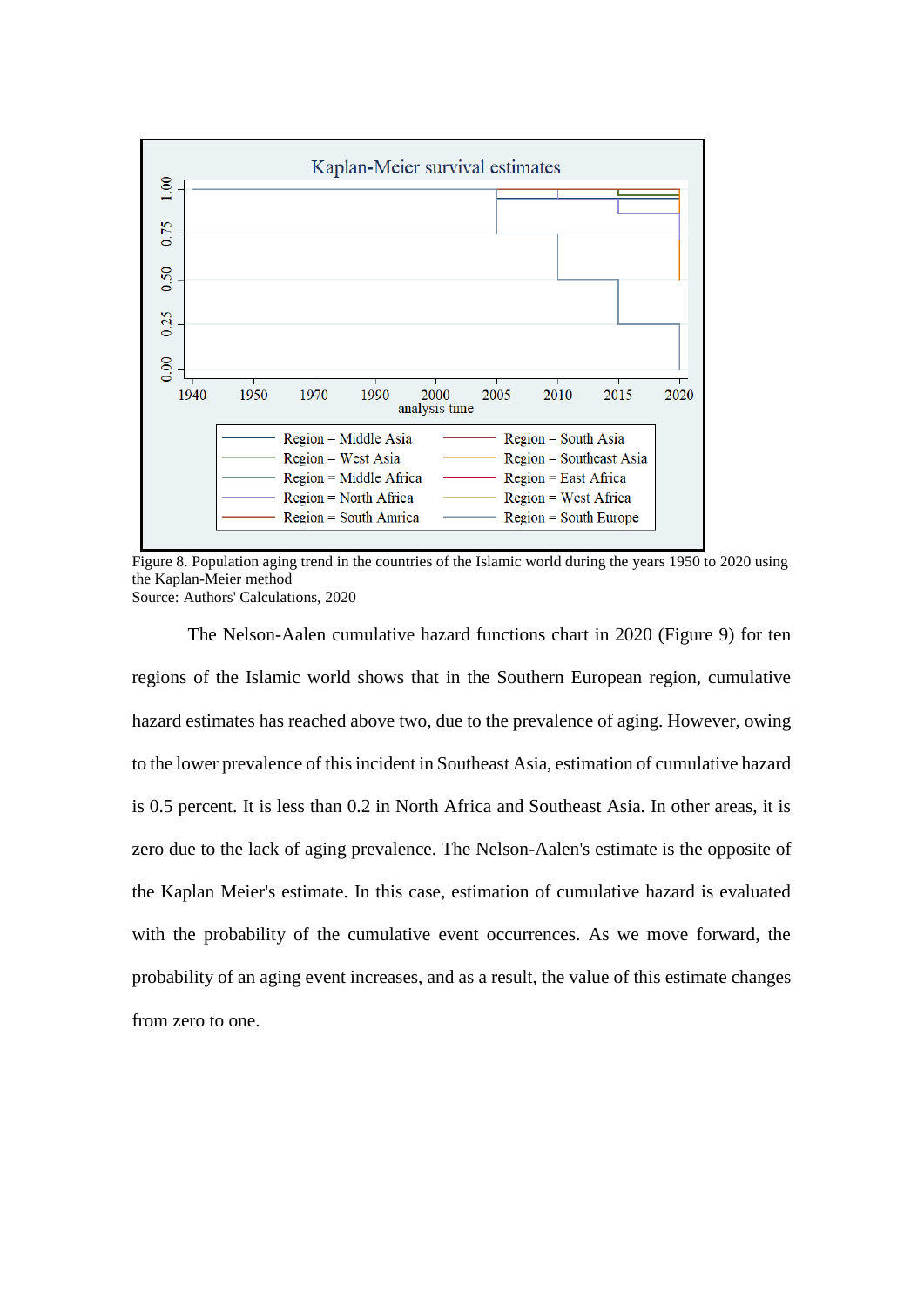

Figure 9. Estimation of the cumulative hazard of

population aging in the countries of the Islamic world during 1950-2020 using the Nelson-Aalen method Source: Authors' Calculations, 2020

Table 2 presents the coefficients obtained from Cox's estimation of the effect of total fertility rate and life expectancy on population aging for 57 Islamic countries. The independent variables in this model are the total fertility rate and life expectancy for 57 countries in the Islamic world, which were collected from 1950 to 2020. The variable is a function of the probability of aging, which is obtained by dividing the population over the age of 65 to the population under the age of 15 multiplied by 100. Based on the results obtained from Table 2, the relationship between the probability of an aging event and the total fertility rate is negative, and it has a positive relationship to life expectancy. Coefficient  $-1.49$  for the total fertility variable indicates that, for each unit decrease in total fertility, the probability of aging increases by 1.49, and vice versa. Furthermore, based on the results of Table 1, for each unit increase in life expectancy, the probability of aging increases by 0.947 units. These values reveal that the total fertility rate has a greater impact on population aging trend than the effect on life expectancy.

Table 2. Coefficients related to the effect of total fertility rate and life expectancy on population aging based on Cox's estimation

| 'arıable | Beta f<br>Coefficient | Standard<br>Deviation |  |
|----------|-----------------------|-----------------------|--|
|          |                       |                       |  |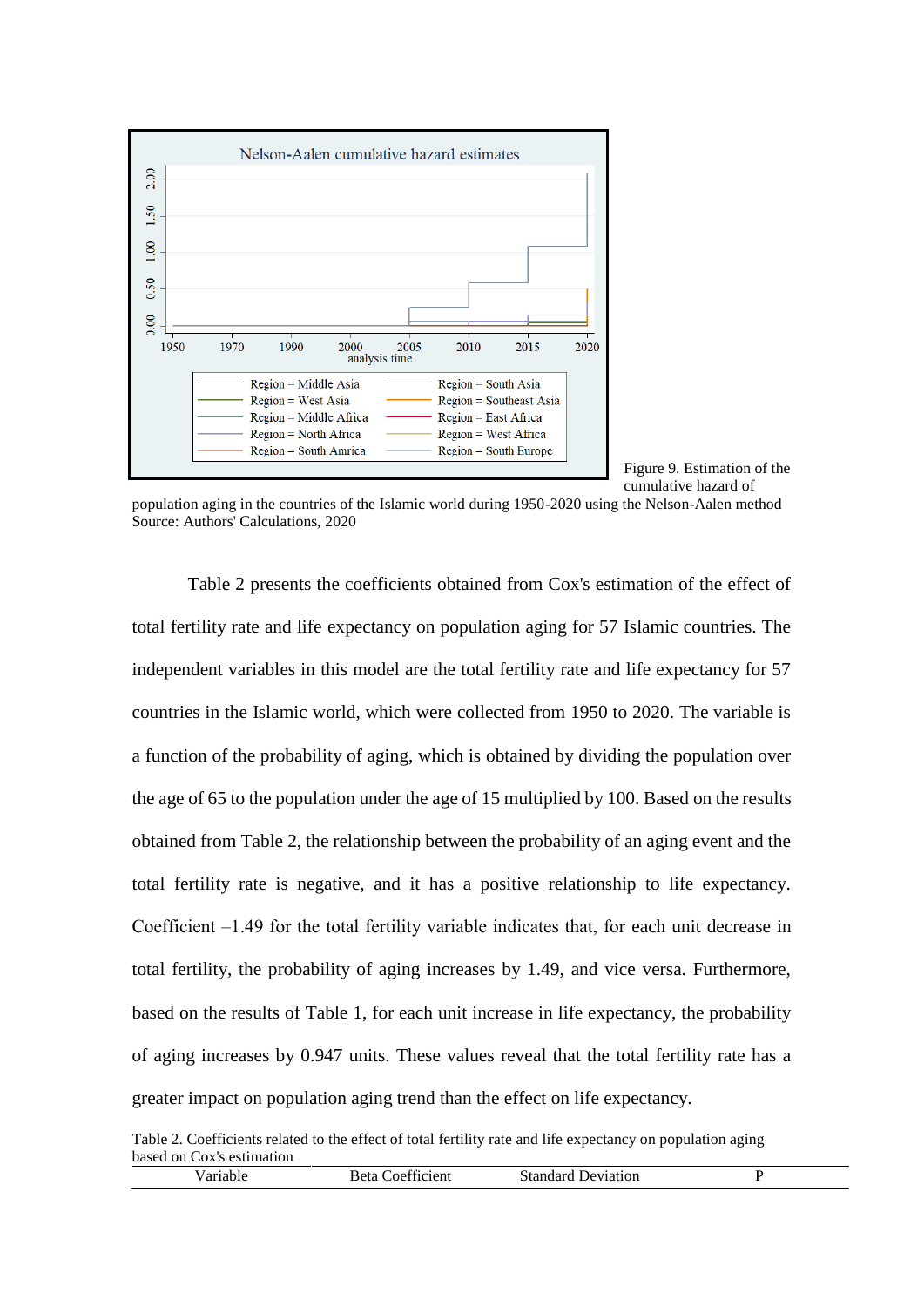| $\mathbf{r}$ . $\mathbf{r}$<br>$\mathcal{L}$ and $\mathcal{L}$<br>ne<br>лапс | ).947 | 0094 | 000 |
|------------------------------------------------------------------------------|-------|------|-----|
| m<br>`otal<br>tertility<br>rate<br>.                                         | 49. د |      | 000 |

Source: Authors' Calculations, 2020

#### *Conclusion*

A study of total fertility and life expectancy indicators in the analysis of aging in 57 countries of the Islamic world during the years 1950 to 2020 shows that the number of young countries has decreased from 82.4 percent in 1950 to 61.4 percent in 2020. This indicates that countries are moving towards middle age and aging. The number of aging countries has increased from two in 2005 to five in 2020. Accordingly, in 2005 Albania, in 2010 Tunisia and Albania with an aging index rate of 39.8, in 2015 Turkey, and finally in 2020 Lebanon and Malaysia will be added to the aged countries and the number of older countries reaches into 5. These countries, with an aging rate of 44 consist about 7.1 percent of the population. The main reason has been the decrease in the total fertility and the increase in life expectancy in these countries. Therefore, it can be opined that the demographic transition in the countries of the Islamic world has started since 2005, but these countries still have a young population structure and it is predicted that by 2050 most Islamic countries will go through demographic transition and enter the verge of aging. In this regard, the geographical analysis of the aging trend of the population for 57 Islamic world countries in 10 geographical regions is relatively different.

An examination of the total fertility rate in the Islamic world shows that the total fertility rate in countries with a young, middle-aged and elderly population structure has been declining from 1950 to 2020. In countries with low fertility rates, the aging population has increased, and vice versa. It should be noted that the geographical analysis of the general total fertility rate has been different in various geographical areas of the Islamic world, so that the fertility rate in the countries of the Islamic world is extremely unbalanced and divergent.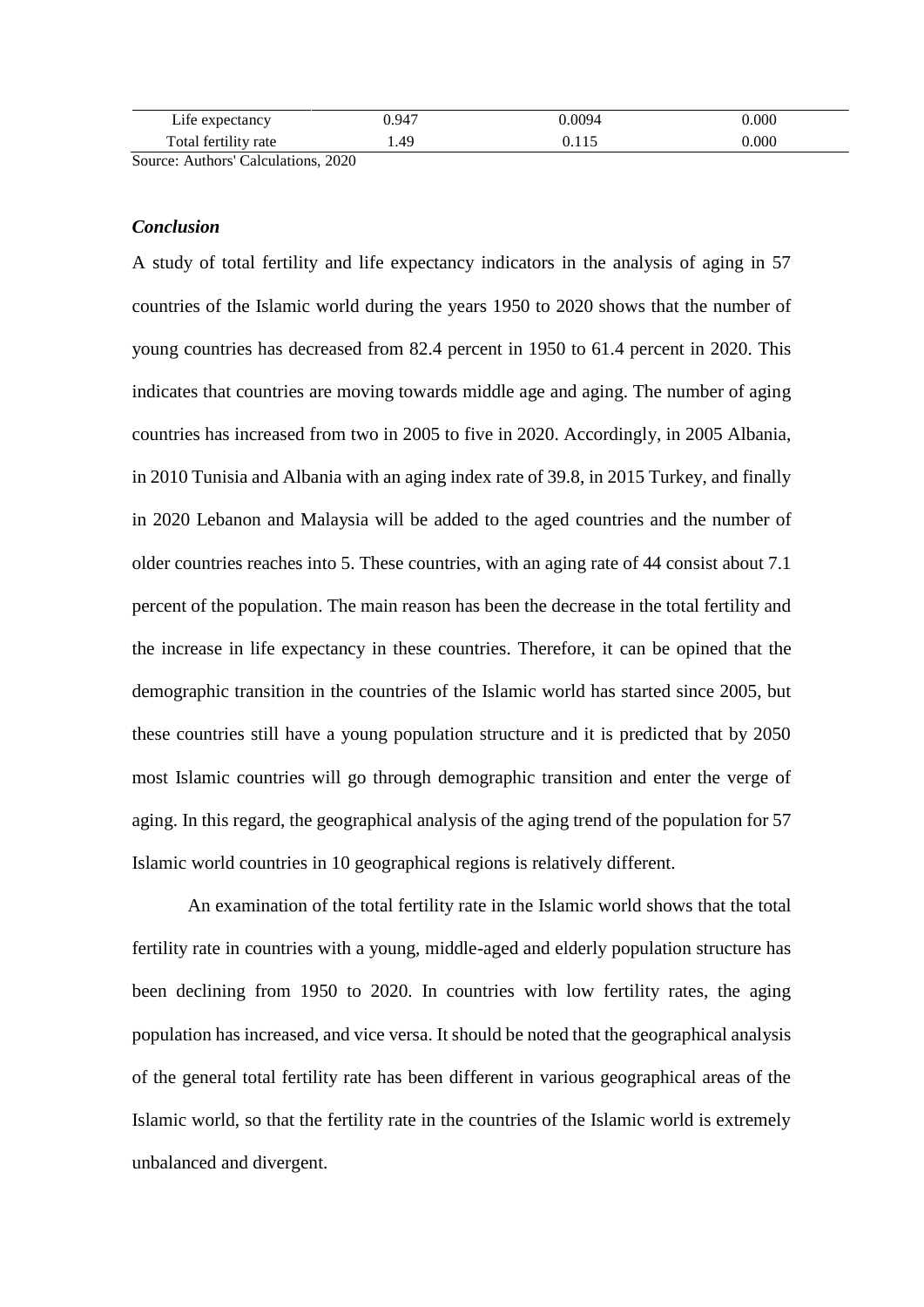Studies have shown that the average life expectancy has increased by 17 years compared to the 1950s. In all the countries of the Islamic world, the life expectancy has increased significantly, and the life expectancy of these countries has become closer and has created a significant convergence. Life expectancy is highest in countries with a middle-aged population structure. Although life expectancy has increased in all countries with different demographic structures, the life expectancy gap between old and young countries is about 12.1 years. As a result, life expectancy in the three population structures has been unbalanced. The geographical study of this variable shows that the gap between the geographical areas has decreased compared to the beginning of the period, but there is still a difference of 18.8 years. This indicates that life expectancy is unbalanced not only in countries with different demographic structures in the Islamic world, but also in different geographical areas.

The interpretation of aforementioned Kaplan Meier's method shows that, except for five old countries of the Islamic world, the rest of the countries have not yet entered aging, but with the current trend of life expectancy and also the reduction of the total fertility, many of these countries are likely to enter aging in the coming years. In this regard, the Nelson-Aalen cumulative hazard functions chart clearly demonstrates the general concept that as we move forward, the probability of an aging event in these countries increases, because according to the coefficients obtained from Cox's estimation, the relationship between the probability of an aging event and the total fertility rate is negative, and it has a positive correlation with life expectancy. Considering the realm of the context, the coefficient of  $-1.49$  for the total fertility variable clearly shows that for each unit decrease in total fertility rate, the probability of aging increases by 1.49, and vice versa.

#### **References**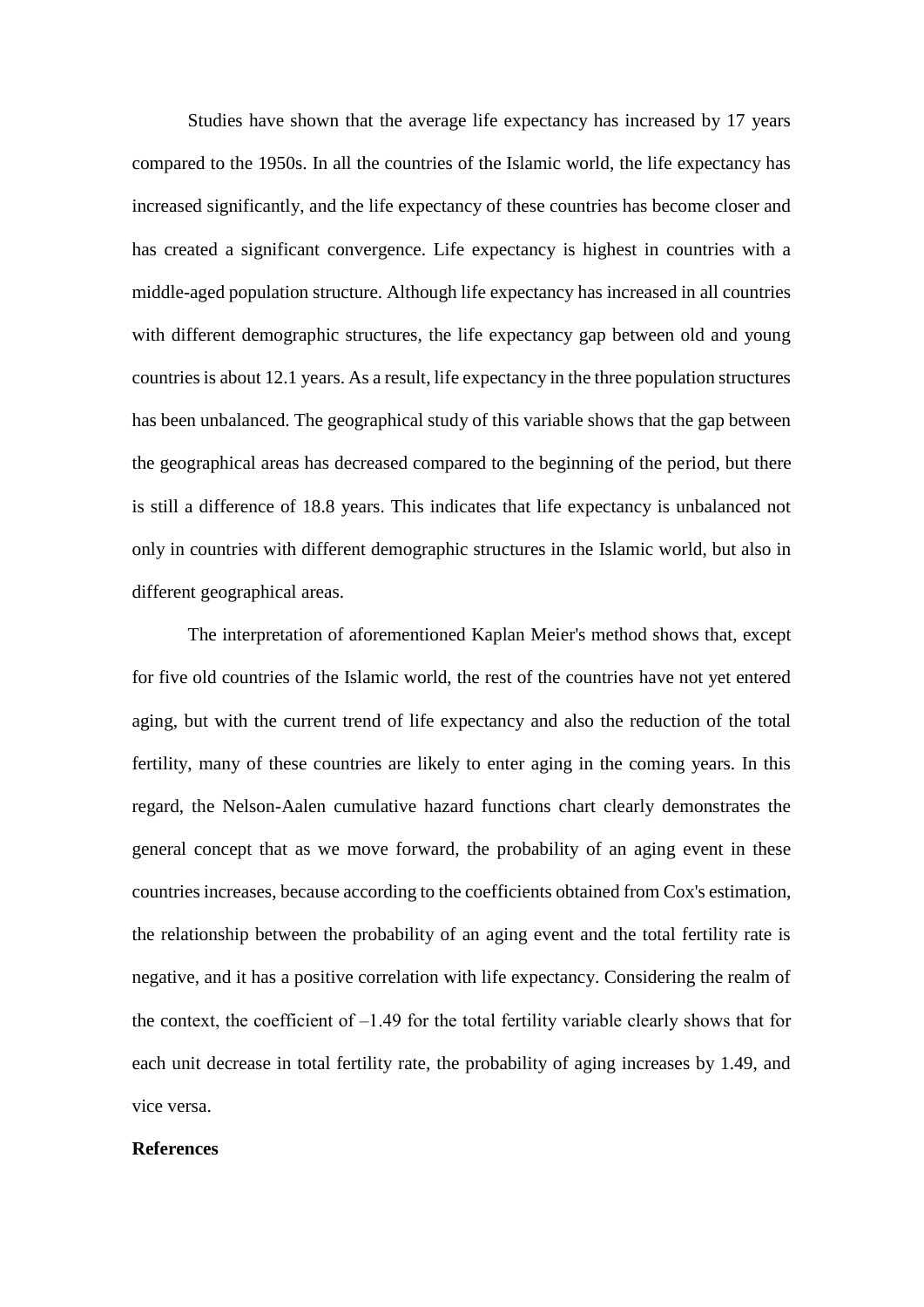- 1. Bhagat, R. B., & Unisa, S. (2006). Ageing and dependency in India: A new measurement. Asian Population Studies, 2(2), 201-214.
- 2. Byberg, L., Melhus, H., Gedeborg, R., Sundström, J., Ahlbom, A., Zethelius, B., ... & Michaëlsson, K. (2009). Total mortality after changes in leisure time physical activity in 50 year old men: 35 year follow-up of population based cohort. Bmj, 338, b688.
- 3. Cuaresma J.C., Lábaj M., Pružinský P., 2014. Prospective aging and economic growth in Europe, The Journal of the Economics of Aging, vol. 3, pp. 50-57.
- 4. Darabi ,Saadallah, Torabi, Fatemeh(2017), Analysis and Comparison of Aging Population in Europe and Asia During 1950 to 2015, Iranian of Journal, Ageing,Vol.12,N.1,pp.30-43.
- 5. ElHafeez, S. A., Torino, C., D'Arrigo, G., Bolignano, D., Provenzano, F., Mattace-Raso, F., ... & Tripepi, G. (2012). An overview on standard statistical methods for assessing exposure-outcome link in survival analysis (Part II): the Kaplan-Meier analysis and the Cox regression method. Aging clinical and experimental research, 24(3), 203-206.
- 6. Gavrilova, N. S., & Gavrilov, L. A. (2014). Mortality trajectories at extreme old ages: a comparative study of different data sources on US old-age mortality. Living to 100 monograph, 2014.
- 7. Gietel-Basten S., Mau V., Sanderson W., Scherbov S., Shulgin, S., 2020. Aging in Russia: a regional appraisal, Journal of Population Aging, vol. 13, No. 1, pp. 63-80
- 8. Harper, S. and Leeson, G. (2009). Introducing the journal of population ageing. Journal of Population Ageing, 1, 1-5
- 9. Heffner K., Klemens B., Solga B., 2019. Challenges of Regional Development in the Context of Population Aging, Analysis Based on the Example of Opolskie Voivodeship, Sustainability, vol. 11, No. 19, p. 5207.
- 10. Kudo ,Shogo, Mutisya, Emmanuel and Nagao Masafumi (2015), Population Aging: An Emerging Research Agenda for Sustainable Development,Journal of social sciences, 4,pp. 940–966.
- 11. Li J., Han X., Zhang X., Wang S., 2019. Spatiotemporal evolution of global population aging from 1960 to 2017, BMC public health, vol. 19, No. 1, p. 127.
- 12. Lutz W., Sanderson W., Scherbov S., 2008. The coming acceleration of global population aging, Nature, vol. 451, No. 7179, pp. 716-719.
- 13. Mai, Y., Peng, X., & Chen, W. (2013). How fast is the population ageing in China?. Asian Population Studies, 9(2), 216-239.
- 14. Mirzaie, Mohammad, Darabi, Saadallah, Babapour, Mitra (2017), Population Aging in Iran and Rising Health Care Costs, Iranian of Journal, Ageing,Vol.12,N.2,pp.159-169.
- 15. O'Brien E., 2016. Planning for population aging: implications of local demographic, spatial and fiscal differences. International Planning Studies, vol. 21, No. 4, pp. 317-328.
- 16. Ofori-Asenso R., Zomer E., Curtis A.J., Zoungas S., Gambhir M., 2018. Measures of Population Aging in Australia from 1950 to 2050. Journal of Population Aging, vol. 11, No. 4, pp. 367-385.
- 17. Østbye, T., Chan, A., Malhotra, R., & Kothalawala, J. (2010). ADULT CHILDREN CARING FOR THEIR ELDERLY PARENTS: Results from a national survey of ageing in Sri Lanka. Asian Population Studies, 6(1), 83-97.